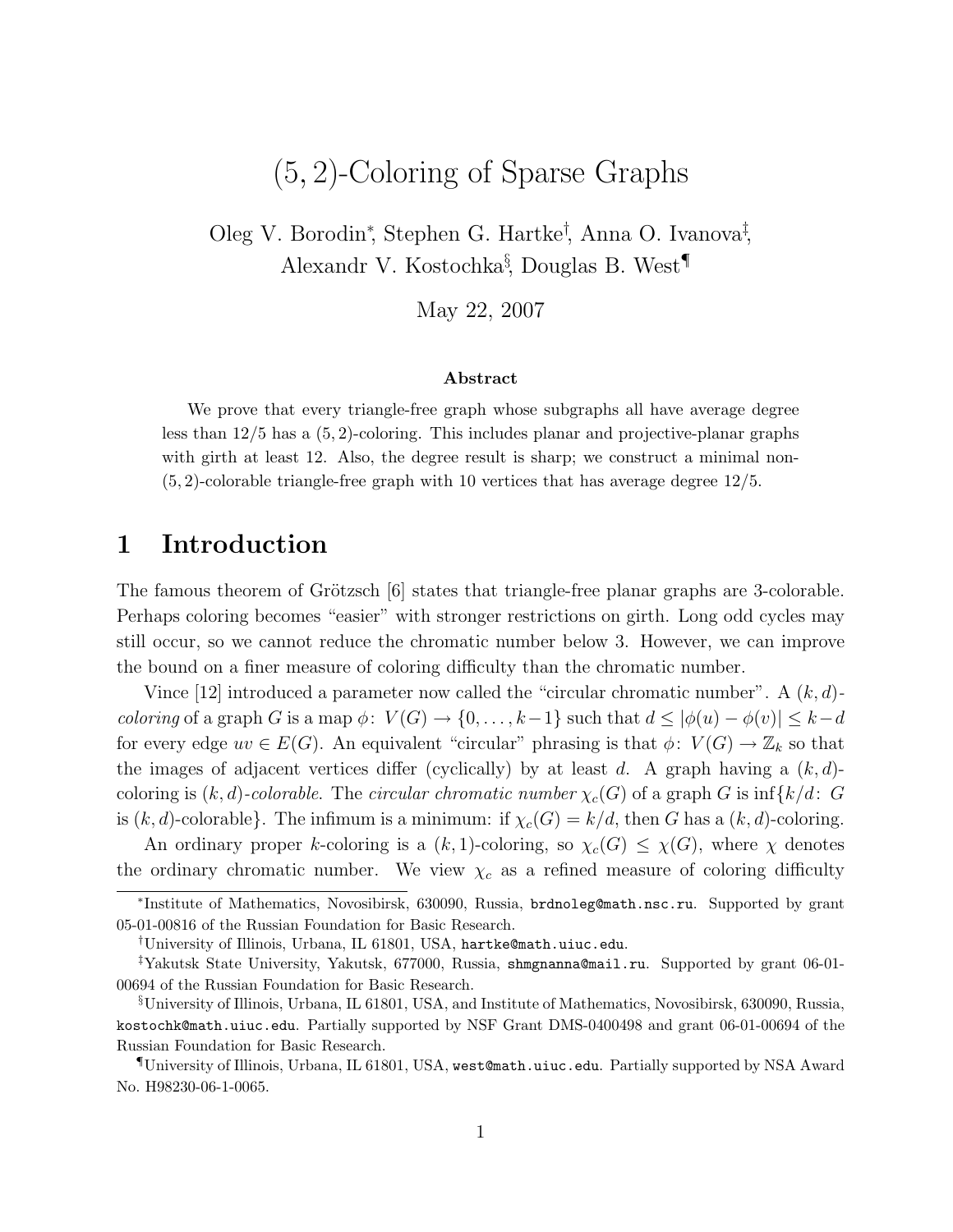because  $\chi_c(G) > \chi(G) - 1$ , proved by Vince [12] and again by Bondy and Hell [1]. Thus  $\chi(G) = [\chi_c(G)]$ , and knowing  $\chi_c(G)$  also gives  $\chi(G)$ . Zhu [13] surveys early results on  $\chi_c$ .

A 3-chromatic graph is not 2-colorable, but if its circular chromatic number is near 2, then in some sense it is "just barely" not 2-colorable. For odd cycles,  $\chi_c(C_{2k+1}) = 2 + \frac{1}{k}$ , and  $C_{2k+1} \subseteq G$  implies  $\chi_c(G) \geq 2 + \frac{1}{k}$ .

The girth of a graph is the length of its shortest cycles. It is conjectured that  $\chi_c(G) \leq 2 + \frac{1}{k}$ when G is a planar graph with girth at least  $4k$  (this is implied by a restriction of a conjecture of Jaeger  $[7]$  on integer flows). When  $k = 1$ , the statement reduces to Grötzsch's Theorem. The conjectured threshold  $4k$  is sharp; DeVos [3] constructed a planar graph G with girth  $4k-1$  and  $\chi_c(G) > 2 + \frac{1}{k}$  (add a cycle of length  $4k-1$  through the leaves of a tree consisting of  $4k - 1$  paths of length  $2k - 1$  sharing just a common endpoint).

Nešetřil and Zhu [10] and Galuccio, Goddyn, and Hell [5] proved that girth at least  $10k-4$  suffices for  $\chi_c(G) \leq 2+\frac{1}{k}$  when G is planar. Zhu [14] reduced the threshold to  $8k - 3$ . Borodin, Kim, Kostochka, and West [2] further lowered it to  $\frac{20k-2}{3}$ .

The case  $k = 2$  deserves particular attention, because the case  $k = 2$  of the full statement of Jaeger's Conjecture [7] implies Tutte's 5-Flow Conjecture [11] (see [8, p. 209]). When  $k = 2$ , the result of [2] or [14] implies that every planar graph with girth at least 13 is (5, 2)-colorable. Our main result implies that girth 12 suffices.

The "Folding Lemma" of Klostermeyer and Zhang [9] strengthens some results to give  $(2k+1, k)$ -colorings when the length of the shortest *odd* cycle (called the *odd-girth*) reaches the given threshold. For example, Zhu [14] proved that  $\chi_c(G) \leq 2 + \frac{1}{k}$  when G is a planar graph with odd-girth at least 13. The argument of [2] does not yield a threshold for oddgirth. Like our argument here, it relies solely on a sparseness condition. The result in [2] is that  $\chi_c(G) \leq 2 + \frac{1}{k}$  whenever G has girth at least  $6k - 2$  and every subgraph of G has average degree at most  $2 + \frac{6}{10k-4}$ , regardless of whether G is planar.

When G is planar, a lower bound on girth imposes an upper bound on the average degree of every subgraph. It is well known from Euler's Formula that an *n*-vertex planar graph  $G$ with girth g has at most  $(n-2)\frac{g}{g-2}$  edges, and for a graph in the projective plane the bound is  $(n-1)\frac{g}{g-2}$ . Since deleting edges cannot reduce girth, every subgraph of G thus has average degree strictly less than  $\frac{2g}{g-2}$ . Therefore, girth at least  $\frac{20k-2}{3}$  enforces average degree less than  $2+\frac{6}{10k-4}$  and yields  $\chi_c(G) \leq 2+\frac{1}{k}$ . Our corollary that girth 12 yields  $\chi_c(G) \leq 5/2$  when G embeds in the plane or projective plane follows in the same way from our main theorem:

**Theorem 1.1** If G is triangle-free and every subgraph of G has average degree less then  $12/5$ , then G is  $(5, 2)$ -colorable.

In fact, the bound on average degree in this theorem is sharp.

Example 1.2 The graph on the left in Figure 1 has 10 vertices and 12 edges, yielding average degree 12/5. Furthermore, all its proper subgraphs have smaller average degree. Theorem 1.1 thus implies that all proper subgraphs are (5, 2)-colorable.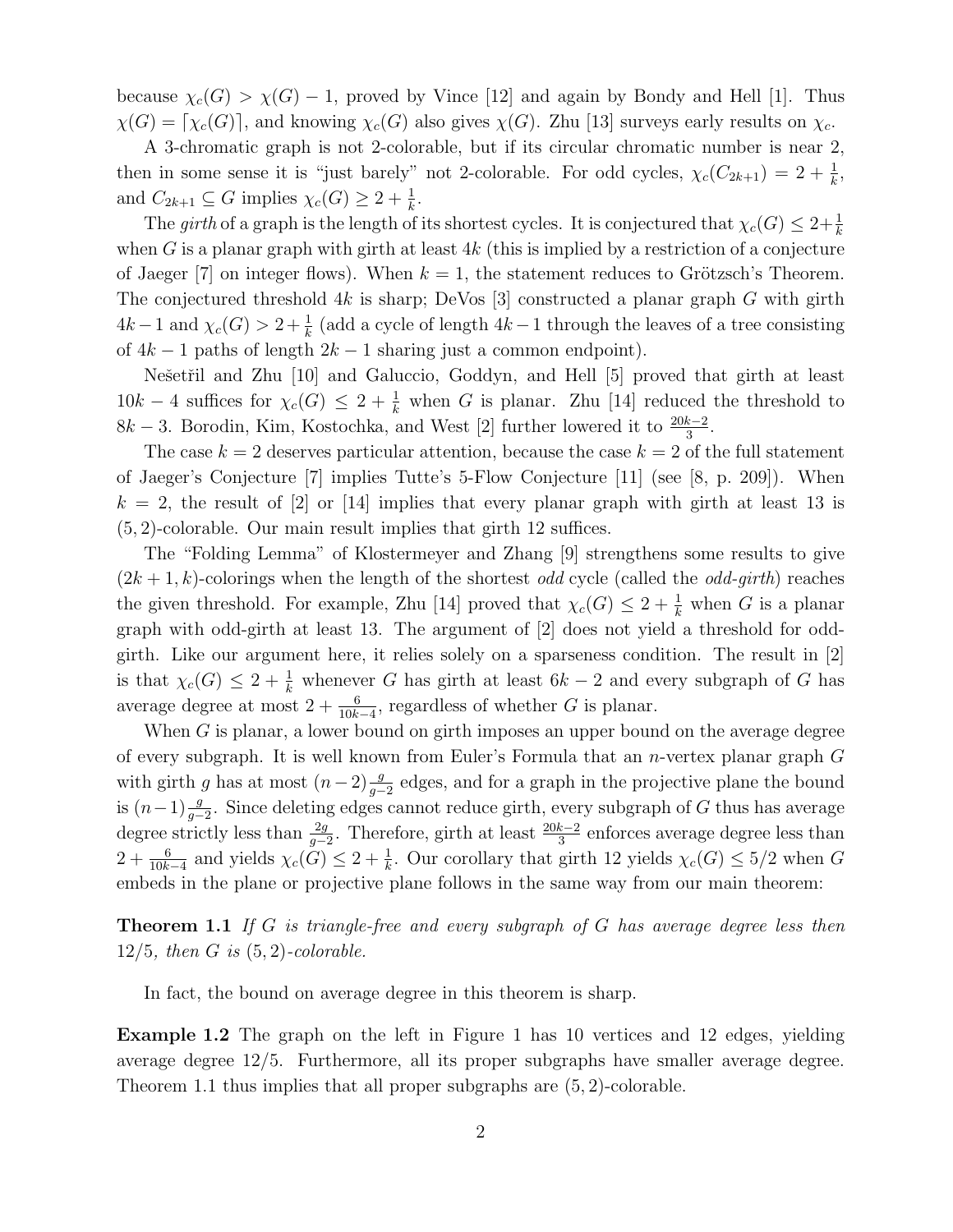This graph can be expressed as  $G_1 \cup G_2$ , where  $G_1$  consists of two 5-cycles sharing the edge xy, and  $G_2$  is a copy of  $P_4$  whose endpoints u and v are the vertices in  $G_1$  that are non-neighbors of both  $x$  and  $y$ .

In a  $(5, 2)$ -coloring of  $C_5$ , all five colors must be used, being 0, 2, 4, 1, 3 in order around the cycle in one direction (see Figure 1). Thus  $G_1$  requires u and v to have the same color. However, in a  $(5, 2)$ -coloring of  $P_4$ , the endpoints cannot have the same color, so  $G_2$  requires u and v to have different colors.  $\Box$ 



Figure 1: Sharpness of the main result.

The maximum average degree of a graph G is the maximum, over all subgraphs of  $G$ , of the average vertex degree. We use the notation mad(G); thus mad(G) =  $\max_{H \subseteq G} \frac{2|E(H)|}{|V(H)|}$  $\frac{Z|E(H)|}{|V(H)|}$ . Specifying  $\text{mad}(G) < t$  is a condition of "sparseness" for G. As noted above, girth q implies  $\text{mad}(G) < 2g/(g-2)$  when G is planar. For nonplanar G, girth and mad(G) can both be arbitrarily large. This follows from the existence of regular graphs with arbitrary degree and girth (the smallest such are called *cages*), as shown by Erdős and Sachs [4].

When studying a family **F** such that  $\text{mad}(G) < t$  for all  $G \in \mathbf{F}$ , the "Discharging Method" is a natural technique. If the desired conclusion Q does not always hold, then we consider a graph  $G \in \mathbf{F}$  that is minimal among those failing Q. After using minimality to derive properties of  $G$ , we view the degree of each vertex as an initial "charge" on the vertex. "Discharging" is the process of moving charge among vertices to "smooth it out". If the structural properties allow discharging to produce a state where every vertex has charge at least t, then the existence of a counterexample has been disproved.

Many discharging arguments for planar graphs also assign charge to faces, since average degree is bounded also in the dual graph. We assign charge only to vertices, since we assume only mad $(G)$  < 12/5, not planarity. A point of interest is that our discharging rules may move charge arbitrarily far in the graph; such global discharging is unusual. The discharging argument in [2] moves charge along paths consisting solely of vertices with degree 2, but not past vertices of higher degree.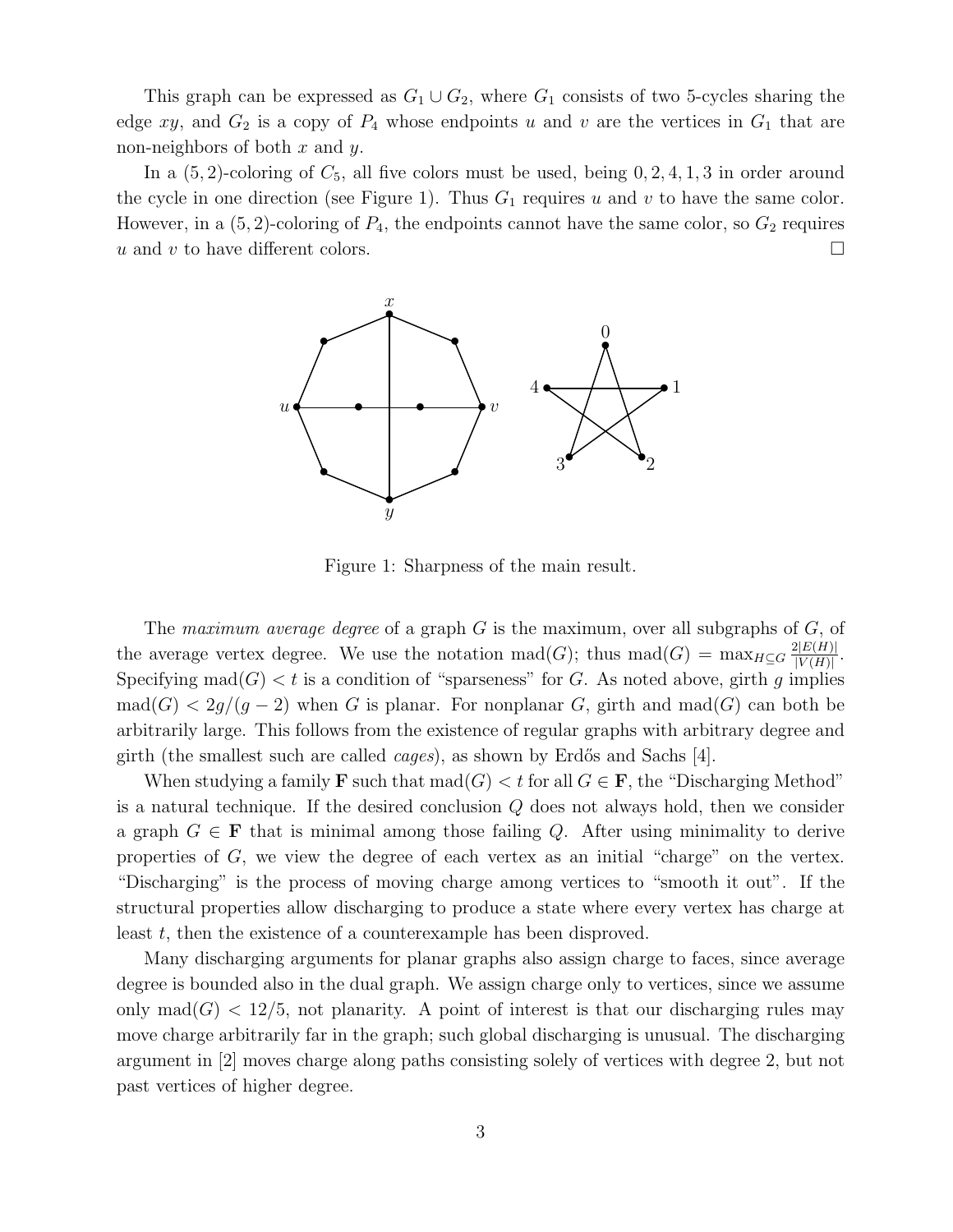We use  $d(v)$  for the degree of a vertex v and call v a j-vertex when  $d(v) = j$ . As in [2] and elsewhere, a thread in G is a path whose internal vertices are 2-vertices. A maximal thread is a thread whose endpoints are not 2-vertices. If  $G$  is 2-connected and not a cycle, then  $G$ is the union of its maximal threads (note that adjacent 3-vertices form a maximal thread of length 1). We use j-thread to mean a thread with exactly j internal 2-vertices (and length  $j + 1$ . A partial  $(5, 2)$ -coloring of G is a  $(5, 2)$ -coloring of an induced subgraph of G.

### 2 Obstructions and Coloring Extensions

Let  $\mathbf{F} = \{G: \text{mad}(G) < 12/5\}$ . The 3-cycle  $C_3$  is a minimal graph in **F** having no  $(5, 2)$ coloring. We use the term obstruction for every other minimal such graph, if any exists.

**Remark 2.1** If G is an obstruction, then G is triangle-free and 2-connected and decomposes into maximal threads. Also, G has no 4-cycle through a 2-vertex.

**Proof.** The first conclusion holds because  $\chi_c(G) \geq 3$  whenever G contains  $C_3$ . Because components can be colored separately, and because names of colors on two subgraphs can be permuted (cyclically) to agree at a cut-vertex, we may assume that  $G$  is 2-connected, and hence  $\delta(G) \geq 2$ . Since  $\chi_c(C_n) \leq 5/2$  when  $n > 3$ , we have that G is not a cycle, and hence G decomposes into maximal threads.

Finally, if G has a 4-cycle H through a 2-vertex x, then a  $(5, 2)$ -coloring of  $G-x$  extends to G by copying onto x the color of the vertex opposite x on H.

We view the set  $\mathbb{Z}_5$  of colors as a set of values on a circle modulo 5. We write  $|a-b|=0$  if a and b are (in) the same class,  $|a - b| = 1$  if they are (in) consecutive classes, and otherwise  $|a - b| = 2$ . For example,  $|4 - 0| = 1$  and  $|4 - 1| = 2$ .

When G is an obstruction, a partial  $(5, 2)$ -coloring does not extend to a  $(5, 2)$ -coloring of G. We use this to prove structural properties of obstructions: if the desired property fails, then a  $(5, 2)$ -coloring of some subgraph extends to a  $(5, 2)$ -coloring of G. Our first lemma discusses extension along threads and implies that an obstruction has no thread with at least three internal vertices. Prohibiting long threads increases average degree, which supports our plan to eliminate all obstructions by forcing them to have average degree at least 12/5.

**Lemma 2.2** Let P be a j-thread in G with endpoints u and v. If  $\phi$  is a partial (5,2)-coloring of the graph obtained by deleting the internal vertices of P (and is defined on  $\{u, v\}$ ), then  $\phi$  extends along P in the following cases:

(a) 
$$
j \geq 3
$$
.

(b)  $j = 2$  and  $\phi(u) \neq \phi(v)$ .

- (c) j = 1 and  $|\phi(u) \phi(v)| \neq 2$ .
- (d)  $j = 0$  and  $|\phi(u) \phi(v)| = 2$ .

More generally, extension along a path from a colored vertex allows two consecutive colors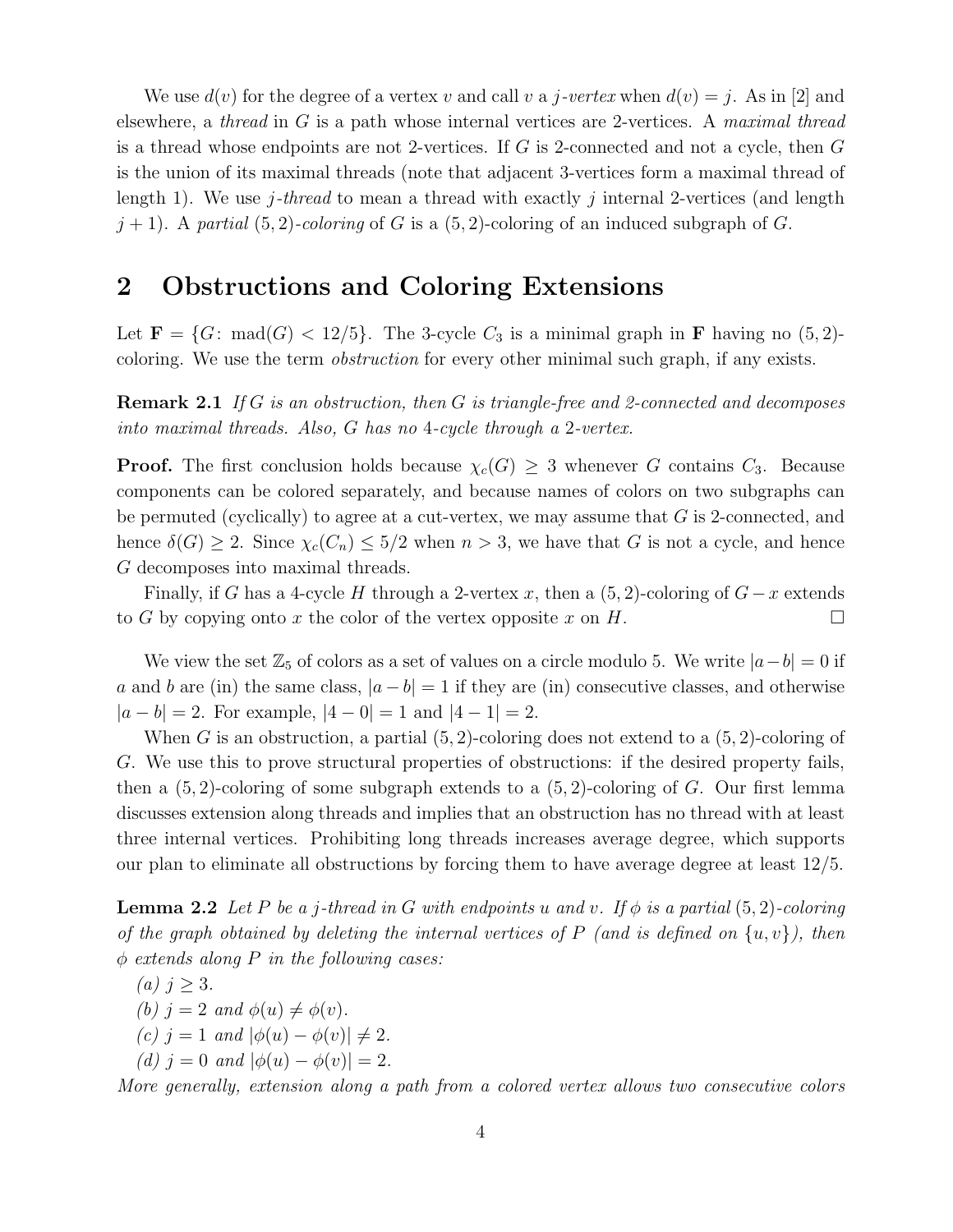at its neighbor, three consecutive colors at the next vertex, and all but one color at the third vertex, if there is no interference from other colored vertices.

Proof. Part (d) is a degenerate case where we are not actually adding new vertices; it merely asserts that the colors on adjacent vertices must differ by 2.

Let the vertices of P be  $x_0, \ldots, x_{j+1}$  in order, with  $x_0 = u$  and  $x_{j+1} = v$ . When  $\phi(u) = a$ , the coloring extends along P with the color at  $x_i$  allowed to be  $a + 2$  or  $a - 2$  when  $i = 1$ , any color in  $\{a-1, a, a+1\}$  when  $i=2$ , any of  $\mathbb{Z}_5 - \{a\}$  when  $i=3$ , and any of  $\mathbb{Z}_5$  when  $i \geq 4$ . The extension can be made consistent for all of P if  $\phi(v)$  belongs to the set allowed when  $i = j + 1$ . This yields the claim in each case.

The extension conditions are also necessary; for given  $j$ , extension is possible along  $P$ only when  $\phi(u)$  and  $\phi(v)$  are related as described.

Lemma 2.2 suggests a local measure of "extendibility" of a partial  $(5, 2)$ -coloring  $\phi$ . We define the  $\phi$ -set of v, denoted  $\hat{\phi}(v)$ , to be the set of colors allowed at v by threads from v to colored vertices. A colored vertex is equivalently a vertex whose  $\phi$ -set has size 1. If v is not within distance 3 of a colored vertex, then  $\hat{\phi}(v) = \mathbb{Z}_5$ . Otherwise, threads to colored vertices reduce  $\hat{\phi}(v)$  in accordance with Lemma 2.2. The set  $\hat{\phi}(v)$  can be viewed as a list of colors from which the color at v must be chosen in order to extend  $\phi$  to all of G.

**Lemma 2.3** Let uv be an edge in G, let  $\phi$  be a partial (5, 2)-coloring  $\phi$  of G, and let  $A = \phi(u)$ and  $B = \hat{\phi}(v)$ . If  $|A| + |B| \geq 4$ , then  $\phi$  extends to  $\{u, v\}$ , unless there exists  $a \in \mathbb{Z}_5$  such that  $A = B = \{a, a + 1\}$  or the two sets are  $\{a\}$  and  $\{a - 1, a, a + 1\}$ . If  $|A| + |B| \geq 5$  with  $|B| \geq |A|$ , then extension to  $\{u, v\}$  allows two choices of the color at v unless B consists of three colors and A consists of two consecutive colors contained in B.

**Proof.** When a vertex receives color a, a neighboring vertex is colorable if and only if its  $\phi$ -set contains  $a+2$  or  $a-2$ . When  $|A|+|B|\geq 4$ , only the two configurations described fail.

When  $|A| + |B| \geq 5$ , there are two choices for the extension at v unless for each element of A at most one element of B differs from it by 2, and always the same element of B if any. There are only two configurations for three colors  $(in B)$ , and in each case this condition forces A to consist of two consecutive elements in B. A third element of A leads to a second option for the extension to v.  $\Box$ 

A k-vertex is full if every incident maximal thread has at least one internal vertex.

#### Lemma 2.4 An obstruction has no cycle that consists of 2-vertices and full 3-vertices.

**Proof.** Let G be an obstruction having such a cycle, and let H be such a cycle in G having the fewest 3-vertices. Each 3-vertex on  $H$  has exactly one incident edge not in  $H$ , and its neighbor along that edge is a 2-vertex and hence not on H. Let  $v_1, \ldots, v_k$  be the 3-vertices of H in order around H, indexed cyclically. Let  $w_i$  be the neighbor of  $v_i$  that is not on H, and let  $s_i$  be the neighbor of  $w_i$  other than  $v_i$ .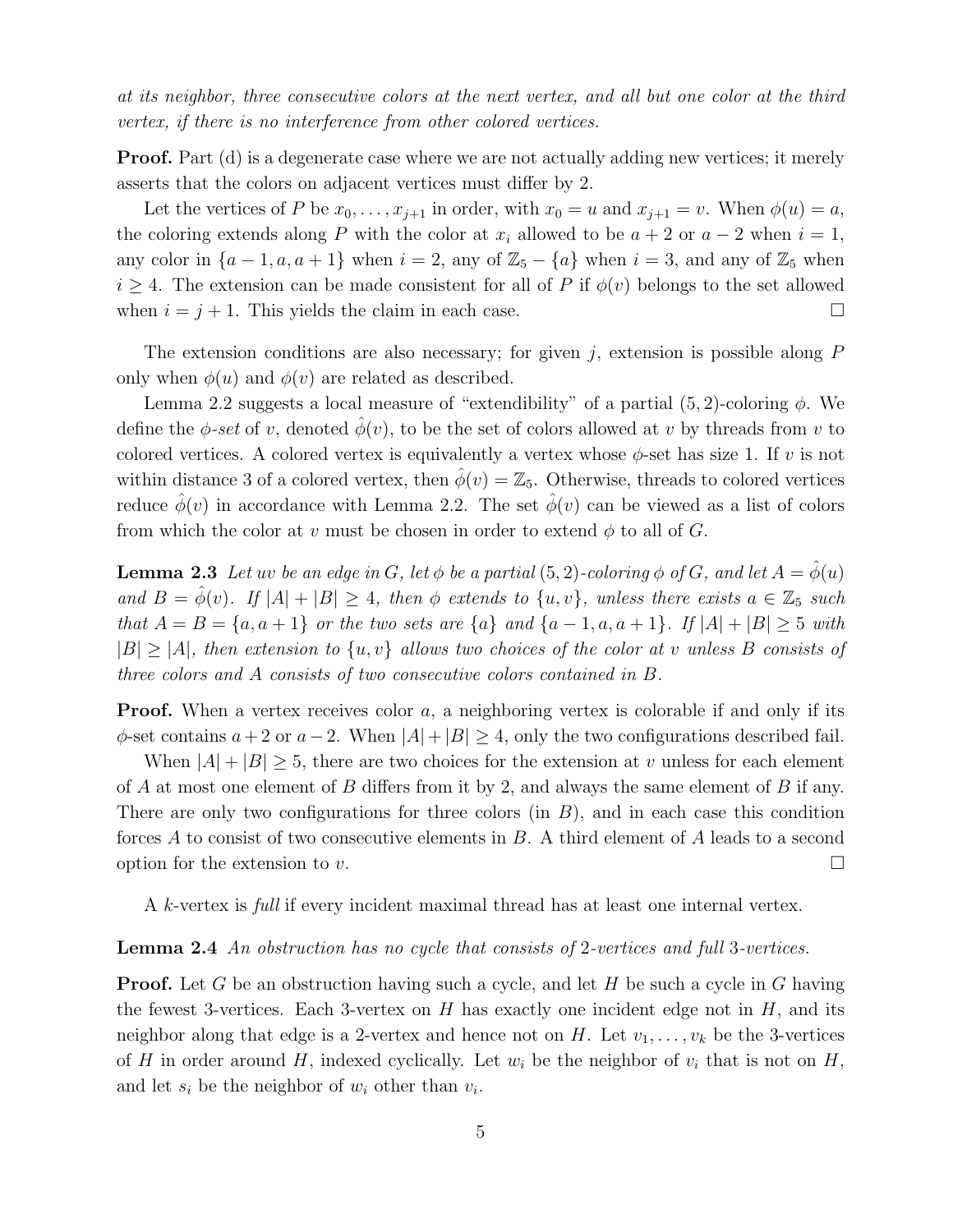By Remark 2.1 and the minimality of H, the vertices  $w_1, \ldots, w_k$  are distinct and nonadjacent, with one possible exception. The exception is when  $H$  is a 5-cycle with two 3-vertices, and  $w_1w_2$  is an edge. In this case, the entire graph G consist of a 6-cycle plus one additional vertex adjacent to two opposite vertices on the 6-cycle; this graph has a  $(5, 2)$ -coloring. We may therefore assume that  $w_1, \ldots, w_k$  are distinct and nonadjacent, and each  $s_i$  is neither on H nor in  $w_1, \ldots, w_k$ .

Let  $\phi$  be a (5,2)-coloring of  $G - V(H) - \{w_1, \ldots, w_k\}$ . We complete a contradiction by extending  $\phi$  to G. Let  $a_i = \phi(s_i)$ ; note that  $\hat{\phi}(v_i) = \{a_i - 1, a_i, a_i + 1\}$ . For each i, we will choose a color  $f(v_i)$  from  $\hat{\phi}(v_i)$ ; every such partial  $(5, 2)$ -coloring extends to  $w_i$ . It suffices to choose  $f(v_1), \ldots, f(v_k)$  so that the coloring extends to all of H.

By Lemma 2.2 and the fullness of  $v_i$ , the thread  $Q_i$  from  $v_i$  to  $v_{i+1}$  along H has one or two 2-vertices. Any choice of  $f(v_i)$  permits a set S of at least three *consecutive* colors at  $v_{i+1}$  in extending the coloring along  $Q_i$ . Since we have only five colors, S intersects the set  ${a_{i+1}-1, a_{i+1}+1}$  contained in  $\phi(v_{i+1})$ . Hence we may choose  $f(v_{i+1}) \in {a_{i+1}-1, a_{i+1}+1}$ and continue. The aim is to choose  $f(v_1)$  so that when this procedure reaches  $f(v_k)$ , the coloring will also extend along  $Q_k$  and be compatible with  $f(v_1)$ .

Case 1: Some  $Q_i$  is a 2-thread. Shift the indices so that this thread ends at  $v_1$ . If  $a_1 \neq a_k$ , then choose  $f(v_1) \in \hat{\phi}(v_1) - \hat{\phi}(v_k)$ ; if  $a_1 = a_k$ , then choose  $f(v_1) = a_1$ . Following the plan above, we reach  $v_k$  with  $f(v_k) \in \{a_k - 1, a_k + 1\}$ . We have arranged that  $f(v_k) \neq f(v_1)$ . By Lemma 2.2, the coloring therefore extends also along  $Q_k$ .

Case 2: Every  $Q_i$  is a 1-thread. In this case, arranging for  $f(v_k)$  to differ by at most 1 from  $f(v_1)$  will permit the extension along  $Q_k$  to complete the proof. If there exists i such that  $|a_i - a_{i+1}| \leq 1$ , then shift the indices down by i. Now  $a_k \in \phi(v_1)$ ; let  $f(v_1) = a_k$ . When we reach  $v_k$  and choose  $f(v_k) \in \{a_k - 1, a_k + 1\}$ , the color on  $v_k$  will differ by 1 from  $f(v_1)$ .

We may therefore assume that  $a_i$  and  $a_{i+1}$  always differ by 2. If they alternate between a and  $a + 2$ , then we simply set  $f(v_i) = a + 1$  for all i. In the remaining case, we may assume by symmetry that  $a_{k-1} = a$ , that  $a_k = a + 2$ , and that  $a_1 = a + 4$ . Let  $f(v_1) = a + 3$ . When the process reaches  $v_{k-1}$ , it chooses  $f(v_{k-1}) \in \{a-1, a+1\}$ . If  $f(v_{k-1}) = a+1$ , then set  $f(v_k) = a + 2$ . If  $f(v_{k-1}) = a - 1$ , then set  $f(v_k) = a + 3$ . Since  $|(a + 3) - (a - 1)| = 1$ , the coloring extends along both  $Q_{k-1}$  and  $Q_k$ .

**Definition 2.5** A y, z-path is a path with endpoints y and z. We write  $\langle u_0, \ldots, u_k \rangle$  to denote a path with vertices  $u_0, \ldots, u_k$  in order. An *alternating path* is a path whose internal vertices alternate between 2-vertices  $x_0, \ldots, x_k$  and full 3-vertices  $v_1, \ldots, v_k$  (the degrees of the endpoints are unspecified). A transmitting path (from y to z) is an alternating y, z-path P whose internal 3-vertices  $v_1, \ldots, v_k$  have distinct nonadjacent neighbors outside P. These neighbors are 2-vertices  $w_1, \ldots, w_k$ . Let  $U(P) = V(P) \cup \{w_1, \ldots, w_k\}$ . Let  $s_i$  denote the neighbor of  $w_i$  other than  $v_i$ . We call  $s_1, \ldots, s_k$  the *side vertices* of P.

For a shortest alternating path,  $k = 0$ , and such a path has only three vertices:  $y, x_0, z$ . It has no side vertices, but y and z both have a neighbor of degree 2 on the path. Note that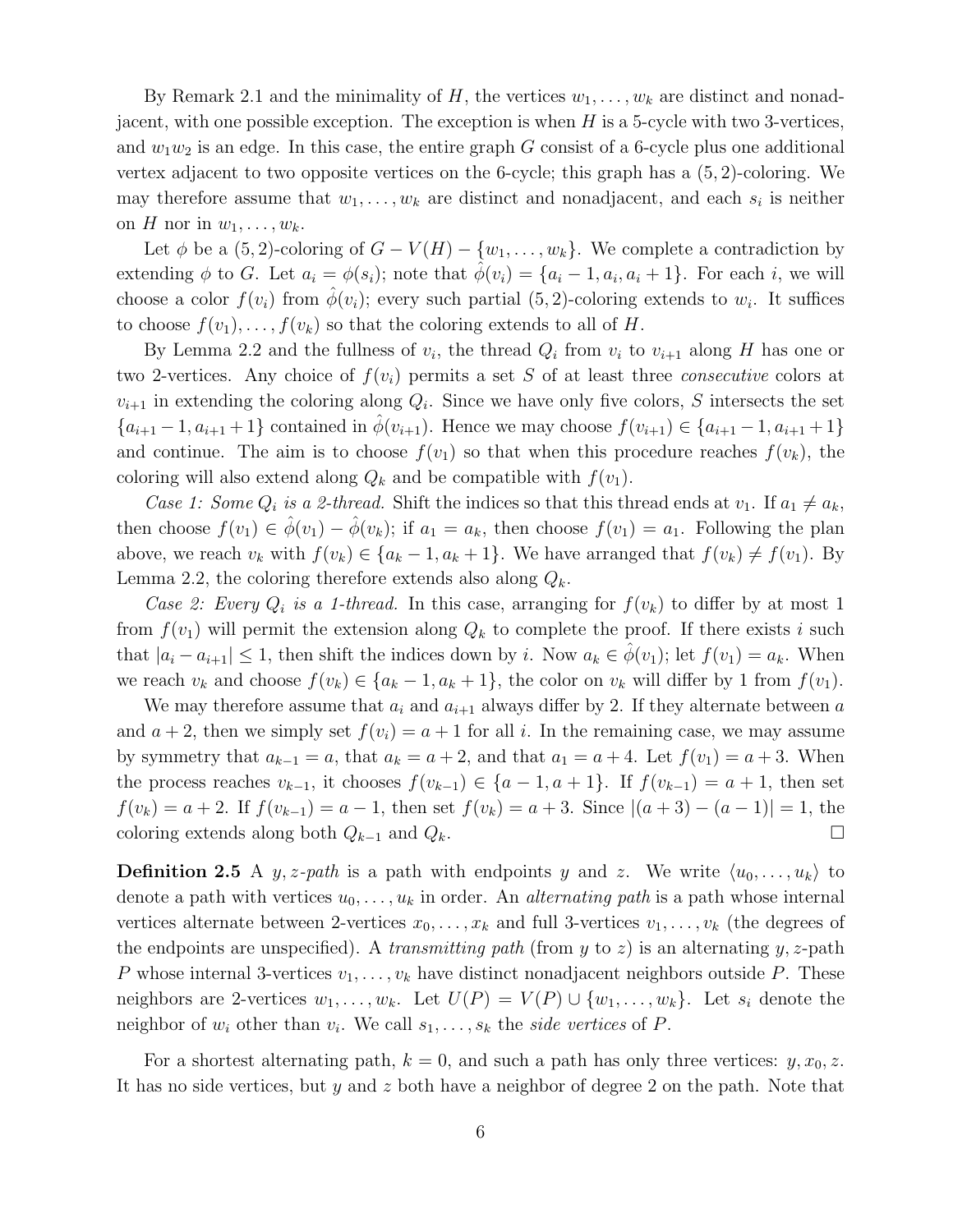in general the side vertices need not be distinct.



Figure 2: A typical transmitting path.

Lemma 2.6 In an obstruction, every alternating path is a transmitting path.

**Proof.** Let P be an alternating path, with notation as in Definition 2.5. If  $w_i$  and  $w_j$  are equal or adjacent, then the  $v_i, v_j$ -path along P together with the  $v_i, v_j$ -path through  $\{w_i, w_j\}$ forms a cycle forbidden by Lemma 2.4.

**Definition 2.7** Let P be a transmitting path. A coloring  $\phi$  is partial for P if it is a partial  $(5, 2)$ -coloring of  $G - U(P)$  and colors the side vertices of P but not the neighbors of z outside P. Extending  $\phi$  along P means also coloring  $U(P)$  to form a (5,2)-coloring of a larger subgraph. We allow neighbors of the initial vertex y to be colored by  $\phi$ , but we assume that neighbors of the final vertex  $z$  are not colored, in order to discuss the restrictions imposed along P.

**Lemma 2.8** Let P be a transmitting y, z-path in G, and let  $\phi$  be partial for P. If  $|\hat{\phi}(y)| =$  $t \leq 3$ , then  $\phi$  extends along P with at least  $t + 2$  choices for the color at z. Furthermore, if  $t = 1$ , then the extension allows three consecutive choices for the color at z.

**Proof.** In the notation of Definition 2.5, extension from  $s_i$  to  $v_i$  yields  $|\phi(v_i)| = 3$ , for  $1 \leq i \leq k$ , and for any choice among these three colors the intervening vertex  $w_i$  is colorable.

If  $k = 0$ , then P is a 1-thread, and Lemma 2.2 applies. For  $k > 0$ , extension along P from y to  $v_1$  allows at least  $t + 2$  choices at  $v_1$ , forbidding at most  $3 - t$ . Deleting  $3 - t$  from  $\phi(v_1)$  leaves at least t choices for the color of  $v_1$  in extending along P to  $v_1$ .

Applying this argument k times leaves at least t colors available at  $v_k$  before extending along the thread from  $v_k$  to z. Two more steps to z leave  $t + 2$  colors available there. For the final statement, extension along a thread from a vertex with a fixed color always leaves a consecutive set of colors available at each vertex of the thread.

**Definition 2.9** Often we specify one endpoint of a transmitting path P as its *origin*  $(y)$ and the other as its *target*  $(z)$ . When the origin is a 2-vertex, we call its neighbor outside P the anchor of P. Two transmitting paths are *independent* if no side vertex of either is an internal vertex of the other.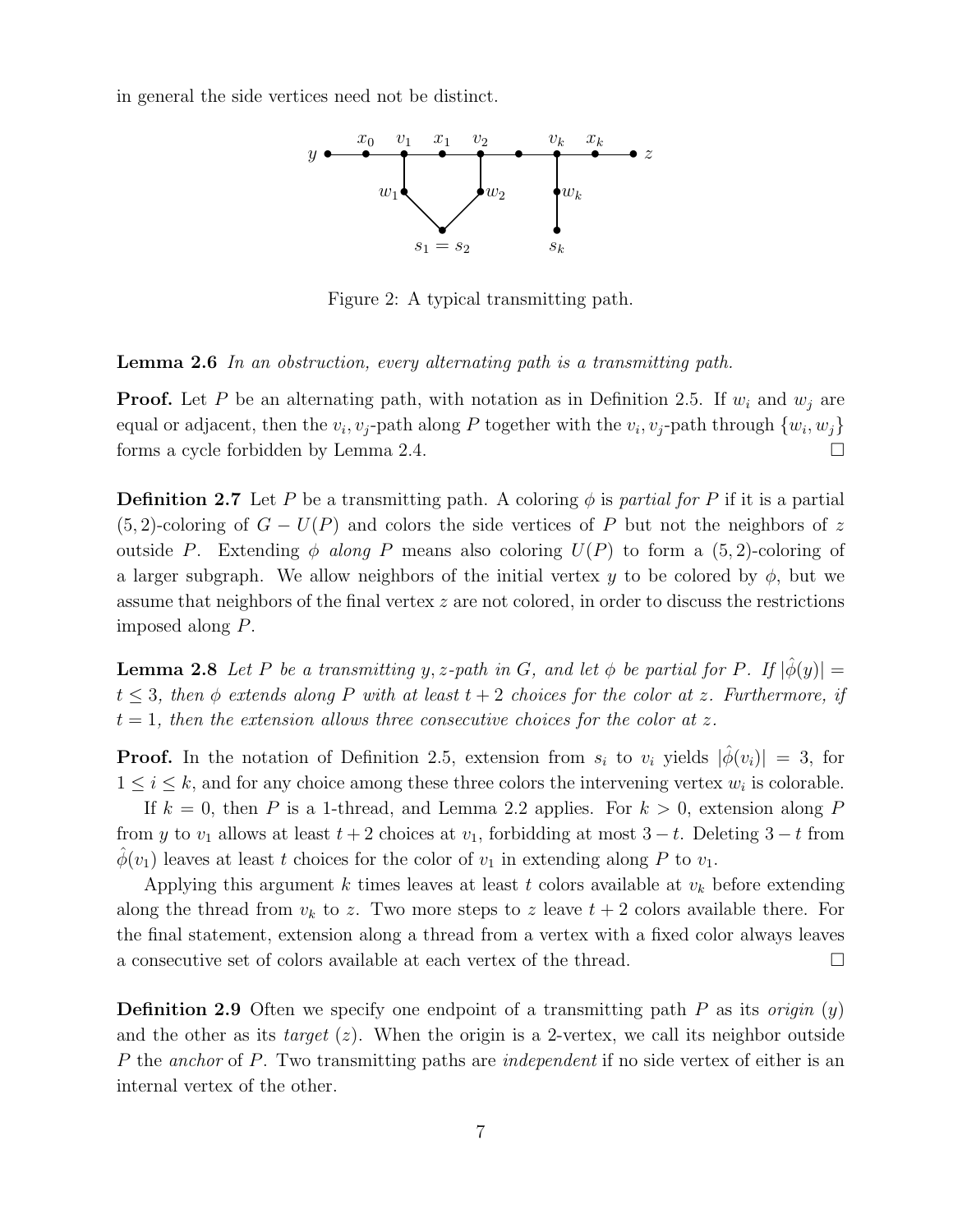Lemma 2.10 Given two independent transmitting paths with a common target z and distinct origins of degree 2, a coloring  $\phi$  that is partial for both and colors their anchors extends along both with at most two colors forbidden at z.

**Proof.** We apply Lemma 2.8 to both paths. A vertex that is a side vertex for both causes no problem; it plays the same role with fixed color for both. The specification of independence ensures that extending along one path has no effect on extending along the other. Since the anchors are colored, the  $\phi$ -sets of the origins have size 2. Using Lemma 2.8 with  $t = 2$ , each extension forbids at most one color at z.

We call a vertex of degree k a  $(j_1, \ldots, j_k)$ -vertex when the maximal threads starting at v have  $j_1, \ldots, j_k$  internal vertices, respectively. When we study obstructions, Lemma 2.2 forbids *j*-threads with  $j \geq 3$ , and all  $j_i$  lie in  $\{0, 1, 2\}$ .

#### **Lemma 2.11** In an obstruction  $G$ ,

(a) there is no  $(2, 2, 1)$ -vertex and no  $(2, 2, 2)$ -vertex.

(b) there is no alternating path P whose endpoints are  $(2,1,1)$ -vertices and whose internal 3-vertices are  $(1, 1, 1)$ -vertices.

**Proof.** If any such structure occurs, let z be the  $(2, 2, 1)$ -vertex or  $(2, 2, 2)$ -vertex or the  $(2, 1, 1)$ -vertex at an end of P. Along each 2-thread at z is a transmitting path starting with a 2-vertex and ending at z. In case (a), call two such paths  $Q$  and  $Q'$ , with origins  $y$  and  $y'$ .

In case (b), there is only one 2-thread ending at z, and it is not along P. Let  $u$  be the other end of P. Since u is a  $(2, 1, 1)$ -vertex, adding two vertices from the 2-thread at u creates a longer transmitting path  $Q$  to z starting at a 2-vertex  $y$  (see Figure 3). By Lemma 2.4,  $y \notin N(z)$ , and the threads at z not along P do not reach  $V(P)$ . Let Q' be the transmitting path to z that lies along the 2-thread ending at z, with origin  $y'$ .

In both cases, Q and Q' are independent. Let w be the neighbor of z not on  $Q \cup Q'$ , and let  $\phi$  be a  $(5, 2)$ -coloring of  $G - (U(Q) \cup U(Q') \cup \{w\})$ . Since  $|\hat{\phi}(y)| = |\hat{\phi}(y')| = 2$ , Lemma 2.10 allows extension along either  $Q$  or  $Q'$  with at most one color forbidden at z. Since w is an uncolored 2-vertex,  $|\phi(w)| = 2$ , and extension along this thread forbids at most two more colors at z. Hence a color remains available for z in extending  $\phi$  to G.



Figure 3: Part b of Lemma 2.11.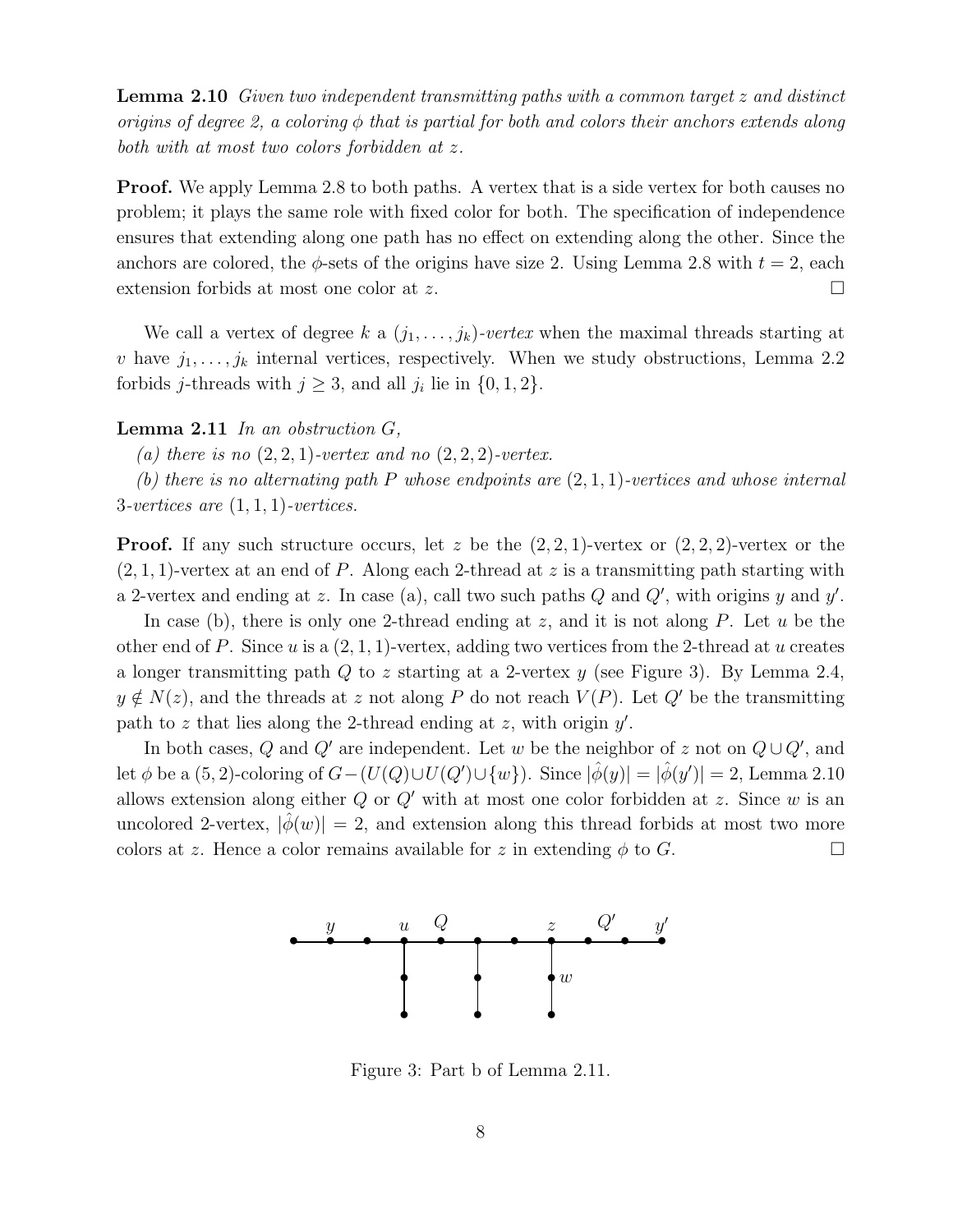Lemma 2.11a implies that every full 3-vertex is a  $(2, 1, 1)$ -vertex or a  $(1, 1, 1)$ -vertex; Lemma 2.11b will be useful in the discharging argument.

The discharging argument will need further results about coloring extension for delicate cases where two transmitting paths have the same initial edge. First we extend Lemma 2.8.

Definition 2.12 A path that differs from an alternating path only by subdividing some edges, thereby adding r extra internal 2-vertices, is an r-augmented alternating path. If the outside neighbors of its internal 3-vertices are distinct and nonadjacent, then it is an r-augmented transmitting path.

**Lemma 2.13** In an obstruction, every r-augmented alternating y, z-path P is an r-augmented transmitting path. If  $\phi$  is partial for P and  $|\hat{\phi}(y)| = t$ , then  $\phi$  extends along P allowing  $\min\{5, t+2+r\}$  colors at z.

Proof. Lemma 2.4 applies as in Lemma 2.6 for the first statement. The argument of Lemma 2.8 also applies to extension along an r-augmented transmitting path, gaining an extra choice whenever an extra 2-vertex is encountered.

**Lemma 2.14** In an obstruction  $G$ , let  $Q$  be an alternating y, z-path and  $Q'$  be an alternating y', z'-path, such that yy' is the first edge of each. Let  $\phi$  be partial for both Q and Q'.

(a) If  $z \neq z'$  and  $|\hat{\phi}(z)| = t$ , where  $t \in \{1, 2\}$ , then  $\phi$  extends along Q (backwards) and along  $Q'$  with at most  $2-t$  colors forbidden (that is,  $t+3$  allowed) at  $z'$ .

(b) If  $zz' \in E(G)$  and  $|\hat{\phi}(z)| \geq 3$  and  $|\hat{\phi}(z')| \geq 4$ , then  $\phi$  extends along Q and Q'.

(c) If  $z = z'$ , then  $\phi$  extends along Q and Q' with at most two colors forbidden at z.

**Proof.** In the notation of Definition 2.5, the internal 3-vertices of Q and Q' are  $v_1, \ldots, v_k$  and  $v'_1, \ldots, v'_{k'}$ , respectively, with  $x_0$  and  $x'_0$  preceding  $v_1$  and  $v'_1$ . We have  $y = x'_0$  and  $y' = x_0$ , so  $d(y) = d(y') = 2$ , and  $\langle v_1, y', y, v_1' \rangle$  is a 2-thread. See Figure 4.

(a): The targets are distinct. Since y and y' are 2-vertices,  $Q \cup Q'$  is a 1-augmented alternating  $z, z'$ -path. Since G is an obstruction, Lemma 2.13 applies to complete the desired extension (ignoring the influence of a possible edge  $zz'$ .)

(b): Again  $Q \cup Q'$  is a 1-augmented transmitting path. Each choice of a color from  $\hat{\phi}(z)$  allows two consecutive colors at z', and these pairs are distinct for distinct colors in  $\hat{\phi}(z)$ . Since  $|\hat{\phi}(z')| \geq 4$ , there are only two pairs of consecutive colors that are not contained in  $\hat{\phi}(z')$ . Hence we may choose  $b \in \hat{\phi}(z)$  to color z leaving two colors available at z'. By Lemma 2.13, with b at z we can extend along  $Q \cup Q'$  so that only one color is forbidden at z'. Hence we can extend simultaneously along  $Q \cup Q'$  and along the edge zz'.

(c): The targets are equal, and the neighbor(s) of z outside  $Q \cup Q'$  need not have degree 2. Nevertheless, "splitting" z and z' would turn  $Q\cup Q'$  into a 1-augmented transmitting path. Thus extensions along  $Q$  and  $Q'$  do not conflict before reaching z, if they are compatible on yy'. We seek simultaneous extensions that agree at z, with at most two colors forbidden.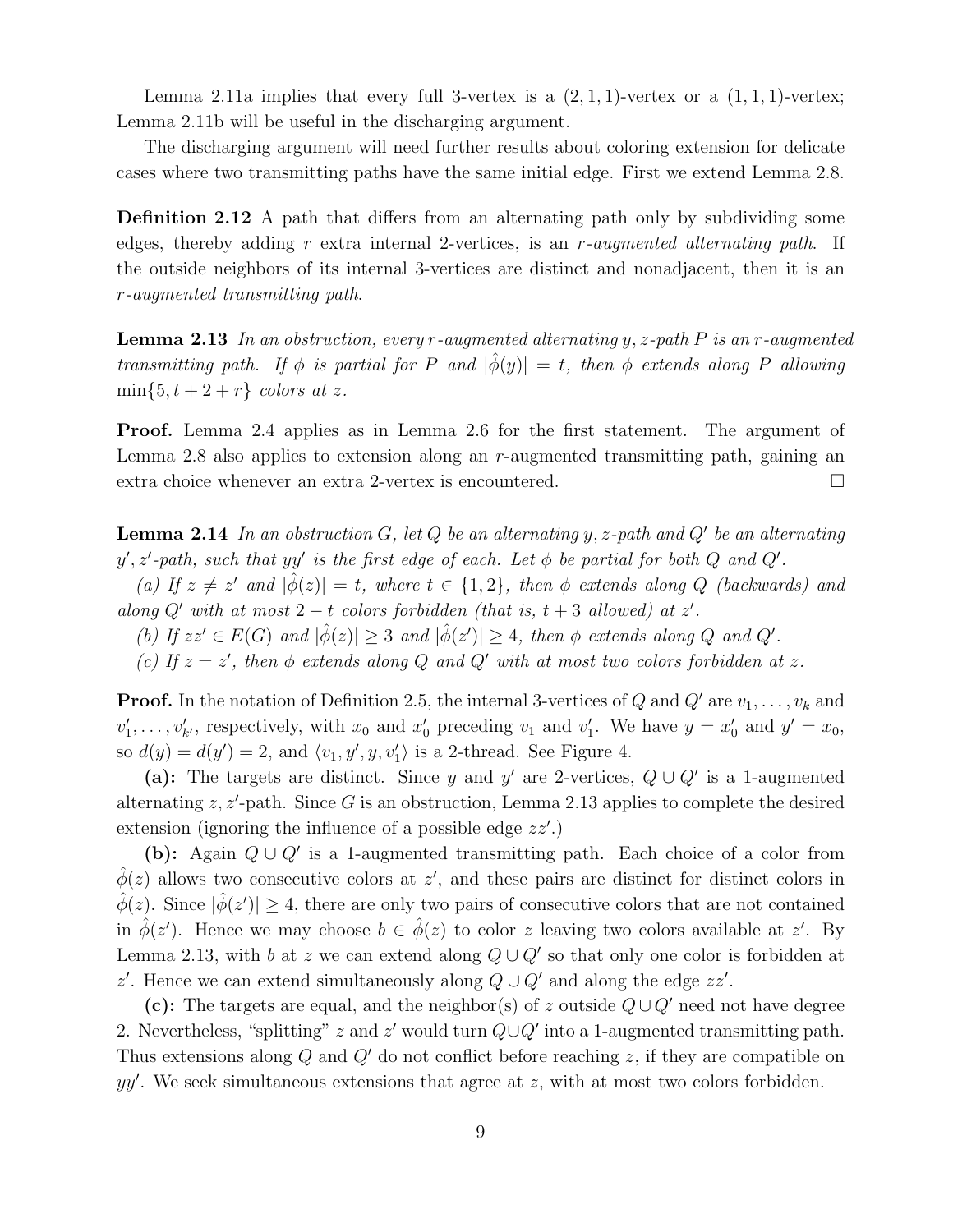Case 1: Q or Q' is a 1-thread. By symmetry, we may assume that  $Q' = \langle y', y, z' \rangle$  and  $k' = 0$ . Since G is triangle-free,  $k \geq 1$ . We have  $|\hat{\phi}(v_i)| = 3$  for all i.

Let  $\hat{Q}$  denote the  $v_1$ , z-path along  $Q$ ; note that  $\hat{Q}$  is also a transmitting path. For any  $a \in \phi(v_1)$  chosen as a color on  $v_1$ , Lemma 2.8 guarantees extension along Q allowing a set  $S(a)$  of three consecutive colors at z. An extension along Q that assigns z the color  $b \in S(a)$ extends to all of  $Q \cup Q'$  if  $b \neq a$ , since  $Q'$  is a  $z, v_1$ -path of length 3. The proof is complete if  $a \notin S(a)$ . If  $a \in S(a)$ , then the values in  $S(a) - \{a\}$  are allowed at z.

Since  $|\hat{\phi}(v_1)| = 3$ , we may choose  $a, a' \in \hat{\phi}(v_1)$  with  $|a - a'| = 1$ . If  $a \in S(a')$ , then a becomes allowed in extension to z (using a' at  $v_1$ ). We may thus assume that  $a \notin S(a')$ , and similarly  $a' \notin S(a)$ . Since each set consists of three consecutive colors, when  $|a - a'| = 1$  we conclude that all of  $\mathbb{Z}_5 - \{a, a'\}$  is allowed at z by extensions along  $Q \cup Q'$ .

Case 2: Neither Q nor Q' is a 1-thread. Now  $k \geq 1$  and  $k' \geq 1$ . If  $\hat{\phi}(v_1) \neq \hat{\phi}(v'_1)$ , then since each has size 3 we can choose disjoint pairs A and A' with  $A \subseteq \phi(v_1)$  and  $A' \subseteq \hat{\phi}(v_1')$ . The  $v_1$ , z-path  $\hat{Q}$  along  $Q$  and the  $v_1'$ , z-path  $\hat{Q}'$  along  $Q'$  are transmitting paths; by Lemma 2.8, extension along  $\hat{Q}$  or  $\hat{Q}'$  with A or A' available at the initial vertex forbids at most one color each at z. Hence three colors can be chosen for z consistent with both some color from A at  $v_1$  and some color from A' at  $v'_1$ . Since  $A \cap A' = \emptyset$ , each such choice extends along  $\langle v_1, y', y, v'_1 \rangle$ .

Hence we may assume that  $\hat{\phi}(v_1) = \hat{\phi}(v_1') = \{a - 1, a, a + 1\} = S$ . If  $k = k' = 1$ , then  $\hat{Q}$ and  $\hat{Q}'$  are 1-threads and  $Q \cup Q'$  is a 7-cycle. Given  $b \in S$ , there exists  $b' \in S$  with  $|b-b'|=1$ . We assign b to z and to  $v_1$  and assign b' to v'; now the coloring extends along each thread.

Otherwise, we may assume by symmetry that  $k \geq 2$ . Since  $|\phi(v_1)| = |\phi(v_2)| = 3$ , we may choose  $b \in \hat{\phi}(v_2) \cap \hat{\phi}(v_1)$ . Assign color b to  $v_1$ , and delete b from  $\hat{\phi}(v_1')$ . On  $v_2$  we can use b or a color in  $\hat{\phi}(v_2)$  that differs from b by 1 (since  $\hat{\phi}(v_2)$  consists of three consecutive colors). Thus two colors are allowed in extensions from  $v_1$  to each of  $v_2$  and  $v'_1$ . The paths from these vertices to z along Q and Q' are transmitting paths. By Lemma 2.8,  $\phi$  extends along each, with each extension forbidding at most one color at z.  $\Box$ 



Figure 4: Parts  $a/b$ ,  $c(i)$ , and  $c(ii)$  of Lemma 2.14.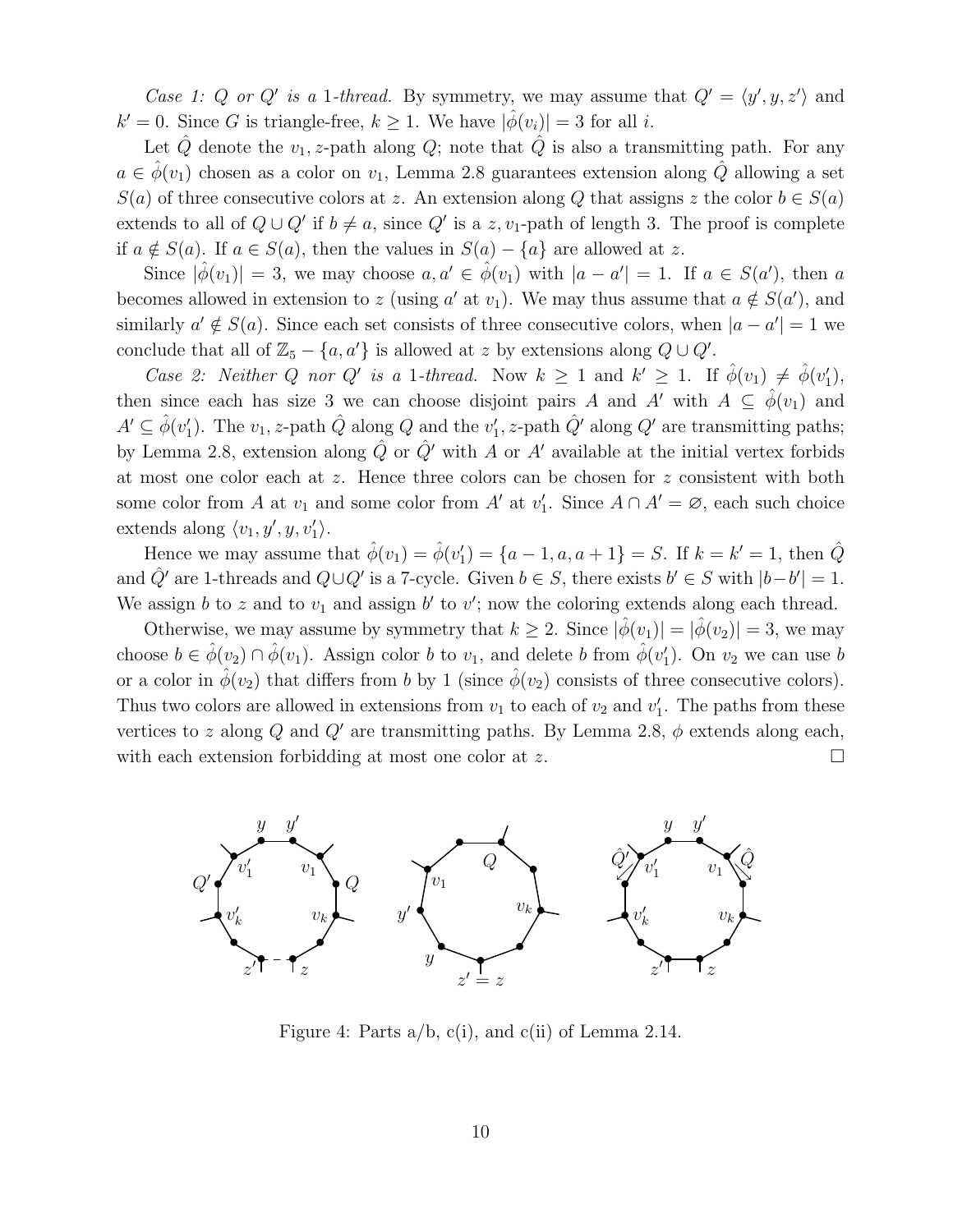### 3 Initial Discharging: Feeding Paths

Assume the existence of an obstruction  $G$ ; we obtain a contradiction by using discharging. There are two ways to phrase the argument. We can give each vertex initial charge equal to its degree and move charge around to reach a situation where each charge is at least 12/5. Instead, we give each vertex v initial charge  $\mu(v)$  equal to  $5d(v) - 12$ . Now mad $(G) < 12/5$ implies that the total charge is negative. Discharging to make each vertex "happy" by reaching nonnegative charge produces the contradiction. The two phrasings are equivalent; the second leaves the computations in integers and simplifies some language.

With  $\mu(v) = 5d(v) - 12$ , the initial charges are  $-2$  for 2-vertices, 3 for 3-vertices, 8 for 4-vertices, etc. Only the 2-vertices are unhappy, and we must pull charge from the other vertices to make them happy. For this we introduce discharging rules.

Rule 1: Each 2-vertex in a 2-thread pulls charge 2 from its neighbor of degree exceeding 2. Each 2-vertex not in a 2-thread pulls charge 1 from each neighbor.

Since an obstruction has no 3-thread, each 2-vertex in a 2-thread has a neighbor of degree exceeding 2. Each 2-vertex not in a 2-thread is in a 1-thread and has two such neighbors. Thus application of Rule 1 increases the charge of each 2-vertex by 2 without pulling charge from any 2-vertex. Hence all the 2-vertices are now happy.

Meanwhile, we have pulled charge from every vertex of degree at least 3 that has a neighbor of degree 2. The charge that we have pulled from a  $(j_1, \ldots, j_k)$ -vertex is exactly  $\sum_{i=1}^{k} j_i$ , since all  $j_i \in \{0, 1, 2\}$ . Since  $\mu(v) = 5d(v) - 12$ , the new charge is at least  $3d(v) - 12$ , which is nonnegative for  $d(v) \geq 4$ . We need only worry about 3-vertices that have lost charge at least 4. By Lemma 2.11a, no 3-vertex loses charge more than 4, and the only ones that have lost 4 (and remain unhappy) are the  $(2, 1, 1)$ -vertices and the  $(2, 2, 0)$ -vertices.

For each  $(2, 1, 1)$ -vertex v, we construct a path along which v will receive charge 1.

**Definition 3.1** A feeding path for a  $(2, 1, 1)$ -vertex v is chosen as any shortest path F formed by concatenating threads in the following way. First,  $F$  starts along either 1-thread at v. After F has traversed some number of thread, let  $v'$  be the last vertex reached. If  $v'$  is a  $(1, 1, 1)$ -vertex, then F continues along one of the other 1-threads incident to v'; otherwise, F ends at v'. The sponsor of a  $(2,1,1)$ -vertex v is the other endpoint of its feeding path; v is the *feeding vertex* of the path. The *anchor* of the feeding path is the other endpoint of the 2-thread incident to the feeding vertex.

A feeding path is a union of maximal threads that are 1-threads. Associated with each feeding path is a transmitting path obtained by adding the two 2-vertices on the 2-thread incident to the feeding vertex (Lemma 2.6 makes it a transmitting path, since it is an alternating path in an obstruction). We refer to the side vertices of the associated transmitting path as the side vertices of the feeding path. We view the sponsor of the feeding vertex as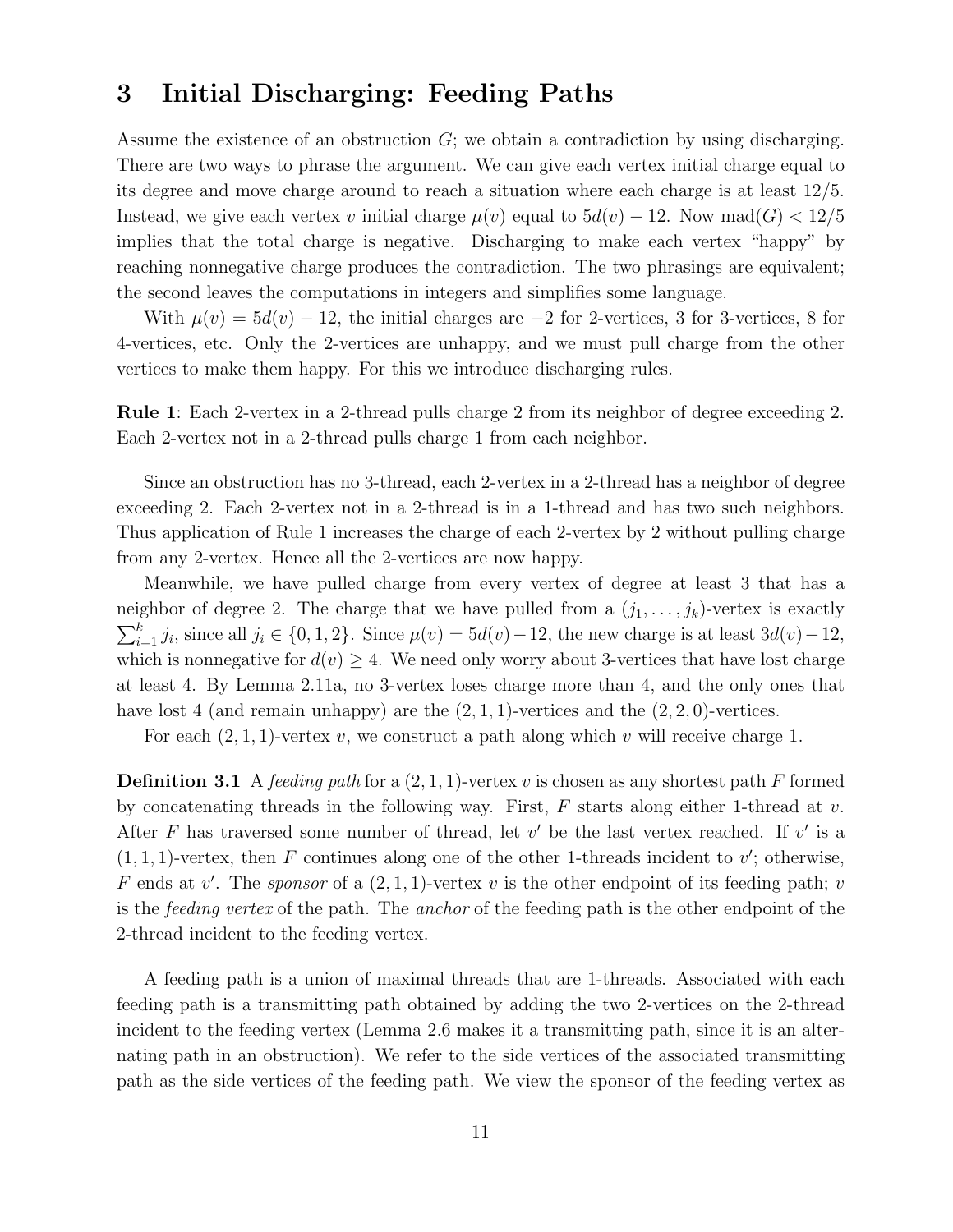the target of the associated transmitting path. The anchor of the feeding path is what we called the anchor of the associated transmitting path, since its origin has degree 2. Coloring the anchor allows two possible colors on the origin. With this association, our results on transmitting paths apply to the discussion of feeding paths.

**Lemma 3.2** In an obstruction  $G$ , every  $(2, 1, 1)$ -vertex starts one feeding path. The target (sponsor) of a feeding path cannot be one of its side vertices. The sponsor of a feeding path is not a  $(2, 1, 1)$ -vertex. Any two feeding paths are independent.

**Proof.** From a  $(2, 1, 1)$ -vertex, a path grown by Definition 3.1 must terminate, since if it repeats a vertex it creates a cycle forbidden by Lemma 2.4. Hence each  $(2,1,1)$ -vertex chooses one feeding path. Minimality in the construction of feeding paths (and the absence of 4-cycles) prevents the sponsor from being a side vertex; the path would be shortened.

If a side vertex or internal vertex of one feeding paths lies on another, then G has a path joining  $(2, 1, 1)$ -vertices that is forbidden by Lemma 2.11b. Hence two feeding paths are independent.

Since feeding paths do not intersect internally, a  $(j_1, \ldots, j_k)$ -vertex is the sponsor for at most *l* vertices, where *l* is the number of 1s in  $(j_1, \ldots, j_k)$ .

**Rule 2:** Every  $(2, 1, 1)$ -vertex pulls charge 1 from its sponsor.

**Lemma 3.3** After applying Rules 1 and 2, the charge of every  $(2, 1, 1)$ -vertex vanishes, the charge of every  $(2, 2, 0)$ -vertex is  $-1$ , and every other vertex has nonnegative charge except for  $(2, 1, 0)$ -vertices that are sponsors and  $(1, 1, 0)$ -vertices that are sponsors for two vertices.

**Proof.** Let  $v$  be a vertex of degree at least 3. Using Rules 1 and 2, each incident maximal thread pulls from  $v$  at most two units of charge, with equality only when it is a 2-thread or is a 1-thread that ends a feeding path. As before,  $5d(v) - 12 \ge 2d(v)$  when  $d(v) \ge 4$ .

If  $d(v) = 3$ , then v has initial charge 3. Since  $(1, 1, 1)$ -vertices lose exactly 3, and  $(2, 1, 1)$ vertices have lost 4 and regained 1, these vertices now have charge 0. For any other 3-vertex (by Lemma 2.11a) some incident maximal thread is a 0-thread.

Hence a 3-vertex now has negative charge only if among its incident maximal threads, one is a 0-thead and the other two each take away two units of charge, being 2-threads or being 1-threads that lie on feeding paths.

Definition 3.4 An overloaded vertex is a 3-vertex that has negative charge after Rules 1 and 2. A loaded path is a transmitting path that  $(1)$  is associated with a feeding path, or  $(2)$ is contained in a 2-thread and has as its target a 3-vertex that is not a feeding vertex.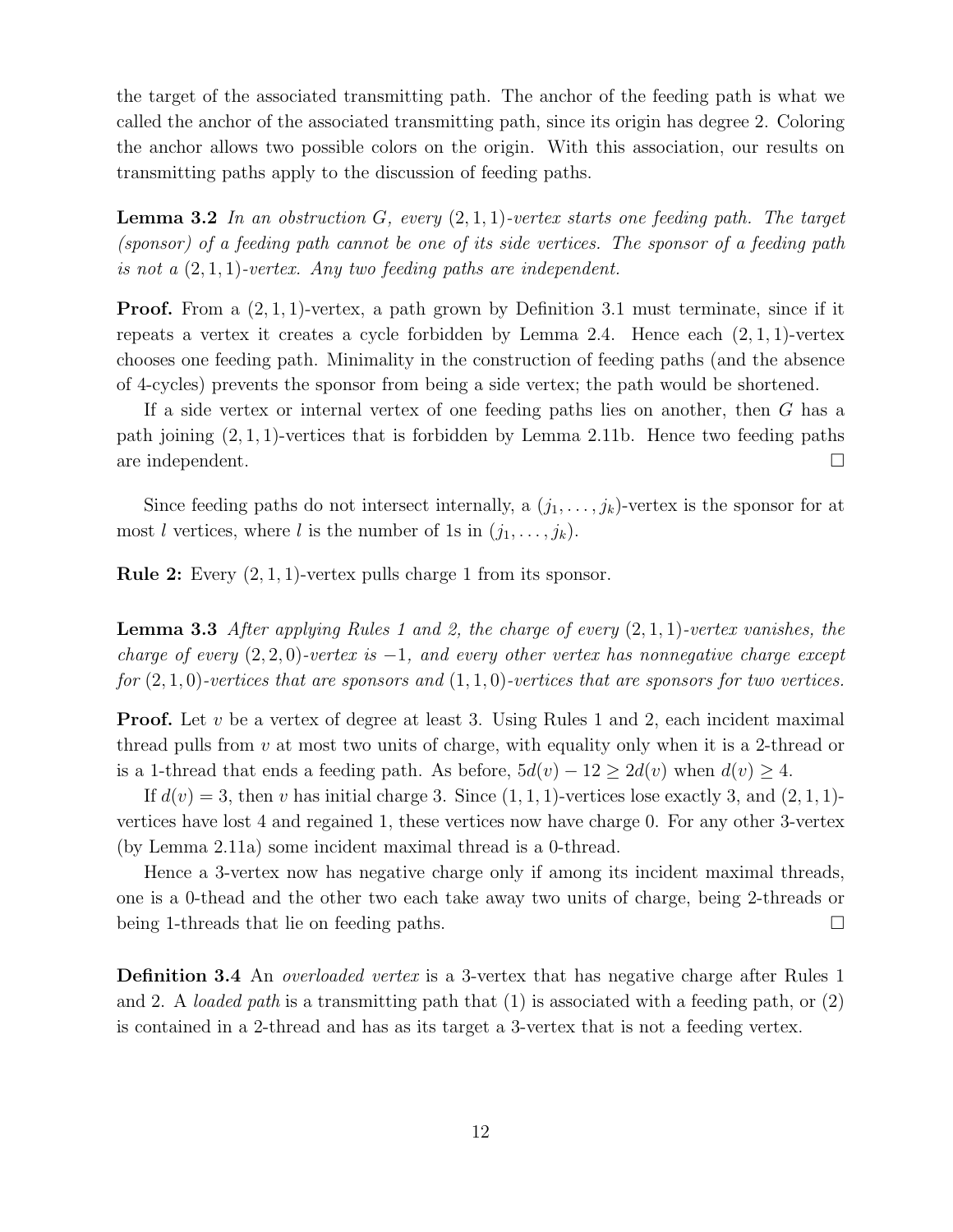A transmitting path contained in a 2-thread consists of three consecutive vertices in the thread; its end that is not a 2-vertex is its target. We do not count it as a loaded path if its target is fed by a feeding path, because then its target does not have negative charge after Rules 1 and 2. An overloaded vertex is a 3-vertex that is the target of two loaded paths. Each loaded path takes two units of charge from its target.

Lemma 3.5 Two loaded paths share no edges and no internal vertices, except that they may have the same initial edge. No side vertex of one lies on another. An overloaded vertex u cannot be a side vertex for a loaded path.

Proof. If a loaded path lies in a 2-thread, then its target is not a feeding vertex; hence only the initial edge can be shared. Such a loaded path has no side vertex.

By Lemma 3.2, feeding paths are disjoint, and no side vertex of one is internal to another. They may share side vertices. The anchor of a feeding path cannot be internal to another feeding path; it has an incident 2-thread and cannot be a  $(1, 1, 1)$ -vertex or a 2-vertex.

Let u be an overloaded vertex. By Lemma 3.3, each maximal 1-thread incident to  $u$ belongs to a feeding path with target u. If u were a side vertex for a loaded path, then the vertex at the other end of the relevant 1-thread would lie in two feeding paths.

Lemma 3.5 states that the transmitting paths that are loaded paths are independent, except when they share initial edges. We say that two loaded paths with the same initial edge splice. Always the shared edge is the central edge of a 2-thread, and the number of endpoints of that 2-thread that are feeding vertices may be 0, 1, or 2. The union of loaded transmitting paths that splice is a longer path or a cycle, depending on whether their targets are the same. When two loaded paths splice, we will apply Lemma 2.14.

Lemma 3.6 In an obstruction G, overloaded vertices are nonadjacent.

**Proof.** Let u and w be adjacent overloaded vertices. Let  $\phi$  be partial for all the loaded paths to  $u$  and  $w$ .

By Lemma 3.5, the two loaded paths with target  $u$  are independent unless they splice. In either case, by Lemma 2.10 or Lemma 2.14c,  $\phi$  extends along both to u with at most two colors forbidden at u. The same holds for w. Now Lemma 2.3 completes the proof if these extensions to u and w can be accomplished independently (see Figure 5). They can unless some loaded path U having target u splices with some loaded path W having target w. Let  $U'$  and  $W'$  be the other loaded paths to  $u$  and  $w$ .

If  $U'$  and  $W'$  are not also spliced, then extensions along  $U'$  and  $W'$  forbid at most one color each at  $u$  and  $w$ , by Lemma 2.8. Extending along  $U'$  and  $W'$  forbids at most one color each at u and w. Now Lemma 2.14b applies to complete the extension along  $U \cup W$ , satisfying also the edge uw.

If  $U'$  and  $W'$  are spliced, then we start at u. Let v be the first 3-vertex reached when following  $U \cup W$  from u. Note that  $\hat{\phi}(v)$  consists of three consecutive colors. We choose b at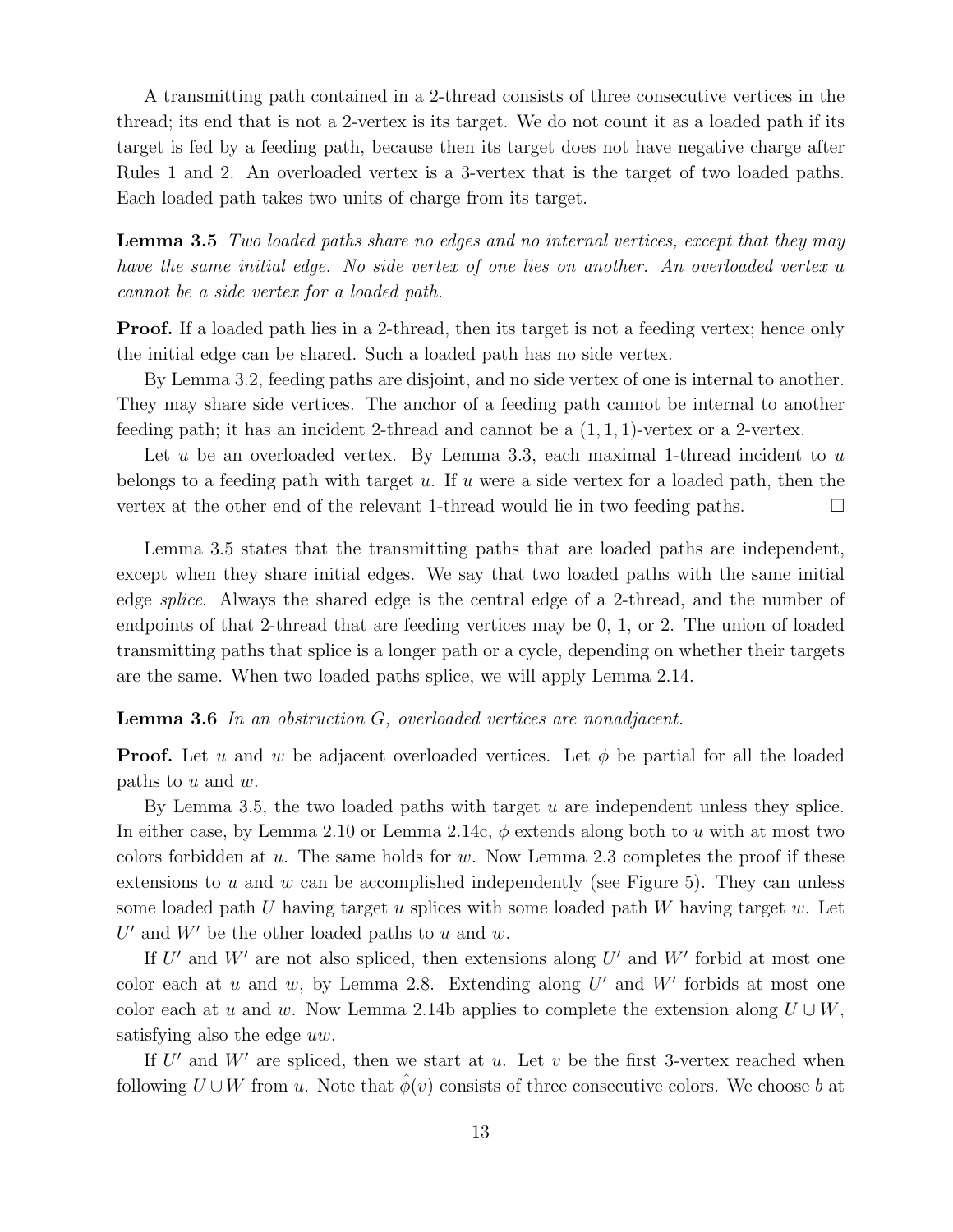u to avoid reducing  $\hat{\phi}(v)$ . If v has distance 3 from u, then we choose b outside  $\hat{\phi}(v)$ . If v has distance 2 from u, then we let b be the central color in  $\phi(v)$ . Now the v, w-path along  $U \cup W$ is a transmitting path or a 1-augmented transmitting path, and Lemma 2.8 or Lemma 2.13 guarantees extension along it with no color forbidden at w.

With such a color b at u, Lemma 2.14a allows us to extend along  $U' \cup W'$  forbidding at most one color at w. Also the edge uw itself forbids three colors at w. Hence a color is available at w to complete simultaneous extension along the three paths.  $\Box$ 



Figure 5: Sample cases for Lemma 3.6.

## 4 Final discharging

At this point, only the overloaded vertices are unhappy. Our final discharging rule makes them happy. By Lemma 3.3, every overloaded vertex has one neighbor of degree at least 3.

Rule 3: Every overloaded vertex pulls charge 1 from its neighbor of degree at least 3.

Lemma 3.6 ensures that no overloaded vertices are adjacent. Hence Rule 3 makes the overloaded vertices happy. We must check that the vertex from which an overloaded vertex pulls charge does not become unhappy. Before proving this, we will need one more lemma.

Lemma 4.1 An obstruction G cannot have three transmitting paths whose targets are distinct vertices on a 5-cycle H, with the other vertices of H having degree 2.

**Proof.** Let  $\phi$  be a coloring that is partial for each of the three paths and leaves  $V(H)$ uncolored. If no two of the paths splice, then extension along each forbids at most one color at its target vertex, by Lemma 2.8. In this case it suffices to show that a 5-cycle  $H$  is (5, 2)-colorable when three of the vertices have four available colors and the others have five. Those with five may be adjacent or not, yielding two cases. In each case, the vertices with five available colors are the internal vertices of threads along which we apply Lemma 2.2. We must choose colors at the other vertices that permit extension along the threads.

Case  $(4, 4, 4, 5, 5)$ . Let  $\langle u, v, w \rangle$  be the path of vertices with four available colors. We want to give u and w distinct colors to allow extension along the 2-thread joining them. For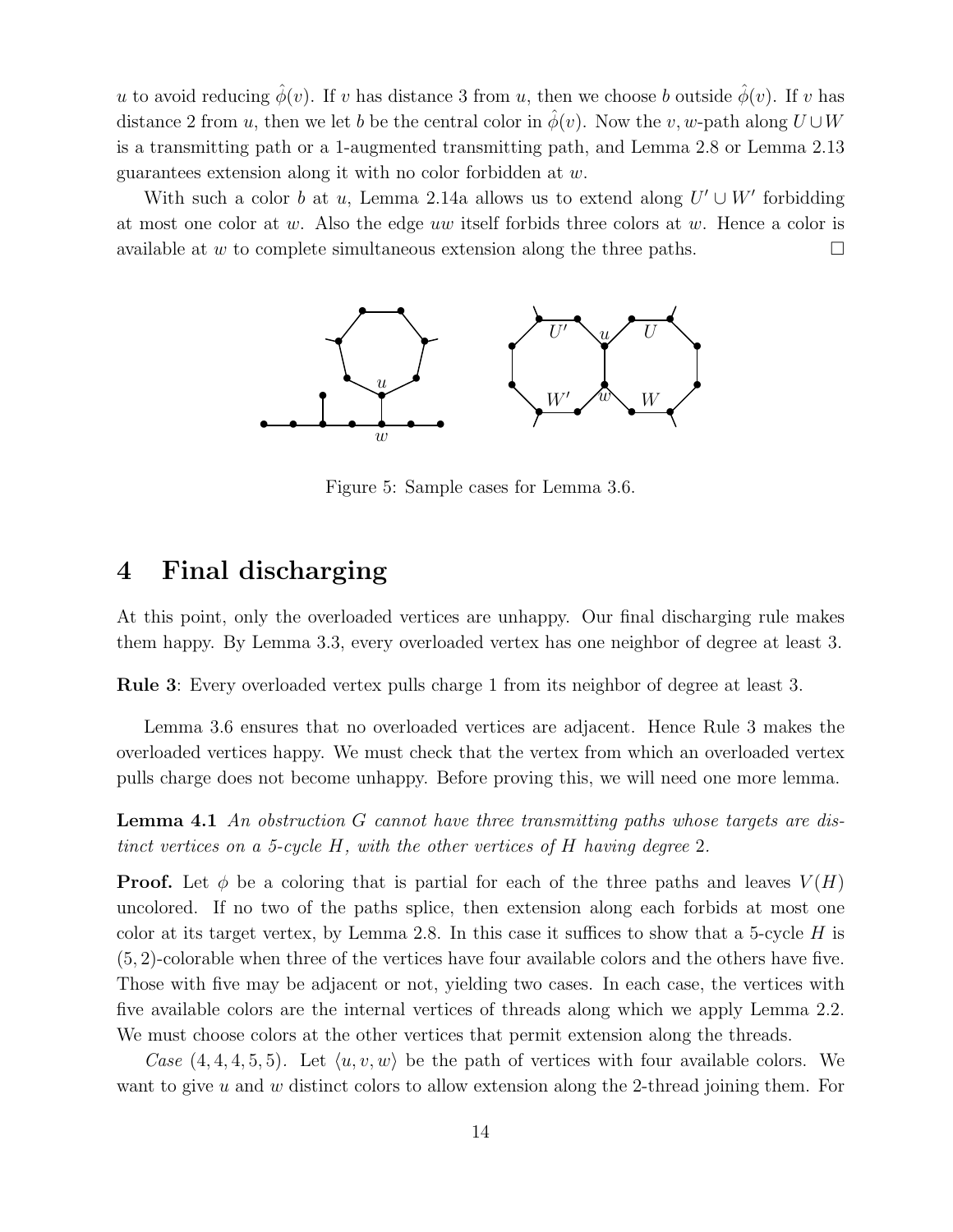any color a chosen at v, we can extend to distinct colors on u and w unless one of them is missing both  $a+2$  and  $a-2$ , or both of them are missing one of those two colors. Since both u and w lack only one color, we may therefore assume that both are missing the same color b. Now since v has more than two available colors, a color outside  $\{b-2, b+2\}$  is available at v; it can serve as the color a.

Case  $(4, 4, 5, 4, 5)$ . Let u and v be the adjacent vertices with four available colors, and let x be the third such vertex. A coloring of the endpoints of a 1-thread extends to the interior if their colors differ by at most 1. Hence it suffices to give  $u, v,$  and  $x$  colors  $a, b,$  and  $c,$ respectively, such that  $|a - b| = 2$  and c is the unique color consecutive to both. If u and v lack the same color, then two colors differ from it by 2. One of them is available at  $x$ ; let this be c, and let the colors next to c be a and b. Otherwise, let a be the color not available at v. Now we can choose  $a - 1$  or  $a + 1$  for c (whichever is available at x and choose  $a - 2$ or  $a + 2$ , respectively, for b (both are available at v.

Having completed these two cases, we may henceforth assume that two of the three transmitting paths splice. Let their targets be x and y; together they form an  $x, y$ -path P. By symmetry, we may assume that  $\theta$  is the color (if any) forbidden at the third target z by extensions along its transmitting path.

Case 1: z is adjacent to x (or y, by symmetry). Give x color 1. Now Lemma 2.14a allows extension along P to y with at most one color forbidden at y. If y is not adjacent to x, then we put one of  $\{0,2\}$  at y. If y is adjacent to x, then we put one of  $\{3,4\}$  at y. In either case, completion of the  $(5, 2)$ -coloring on H puts 3 or 4 at z, so all the extensions are consistent (Figure 6 shows the choices).

Case 2: z is nonadjacent on H to both x and y. Give x color 0. Extension along P allows putting one of  $\{2,3\}$  at y, which is adjacent to x. Under either possibility, the further extension to H does not put 0 at z, so again all extensions are consistent.



Figure 6: Cases 1 and 2 for Lemma 4.1.

**Lemma 4.2** In an obstruction, Rules  $1-3$  give every vertex nonnegative charge.

**Proof.** By Lemma 3.6, overloaded vertices are nonadjacent, so it suffices to show that no vertex having charge 0 after Rule 2 is adjacent to an overloaded vertex.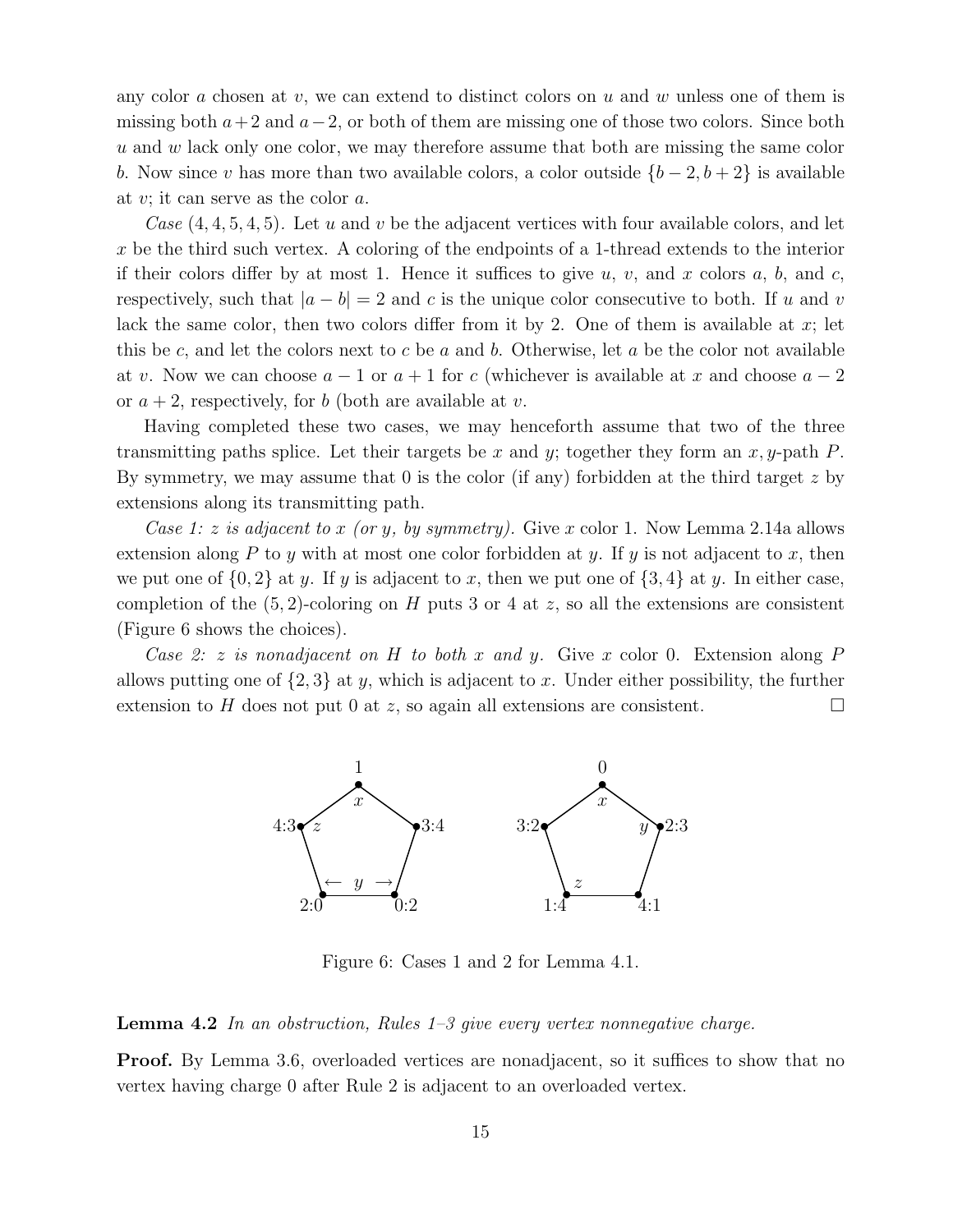When vertex  $u$  is adjacent to an overloaded vertex, the edge joining them is a 0-thread. Such a thread takes no charge from  $u$  via Rules 1 and 2. If  $u$  has  $t$  overloaded neighbors, then its final charge  $\mu^*(u)$  satisfies  $\mu^*(u) \ge 5d(u) - 12 - 2[d(u) - t] + t$ . The lower bound is nonnegative if  $d(u) \geq 4$ . Hence we may assume that  $d(u) = 3$ .

With initial charge 3, u must lose four units to become negative. Charge travels along threads away from u. Each thread pulls at most two units, and no two threads can pull two units each, since  $u$  is not overloaded. Hence one thread pulls two units along a loaded path  $U_2$ , and two threads pull one unit each. Again we show that in each case some partial  $(5, 2)$ -coloring extends to all of G.

Let w be an overloaded neighbor of u, and let  $W_1$  and  $W_2$  be the loaded paths at w. Let  $U_1$  be the remaining maximal thread at u; it pulls charge 1 from u and hence cannot be a 2-thread. Let y be the vertex at the other end of  $U_1$ . If  $U_1$  is a 1-thread, then it is not on a feeding path, since u is not overloaded. If  $U_1$  is a 0-thread, then  $\mu^*(u) < 0$  requires y to be overloaded to make  $\mu^*(u)$  negative. We consider two cases when  $U_1$  is a 1-thread and two when  $U_1$  is a 0-thread, sketched in Figures 7 and 8.

Recall that the loaded path  $U_2$  is a transmitting path with target u, associated with a 2-thread or a feeding path. The origin of any loaded path  $P$  is a 2-vertex, so extension along P of a coloring that is partial for P forbids at most one color at its target, by Lemma 2.8.

If  $U_1$  is a 1-thread, then y lying on  $U_2$  would allow a shorter feeding path by substituting  $U_1$  for the y, x-path in  $U_2$ ; hence  $y \notin V(U_2)$ . Let z be the neighbor of u on  $U_1$ . Let  $\phi$  be a coloring that is partial for  $U_2$ ,  $W_1$ , and  $W_2$  and leaves z uncolored.

Case 1: U<sub>1</sub> is a 1-thread and  $y \notin V(W_1) \cup V(W_2)$ . If U<sub>2</sub> does not splice with  $W_1$  or  $W_2$ , then we extend  $\phi$  along  $U_1$  and  $U_2$  forbidding at most two and one colors at u, respectively. Whether  $W_1$  and  $W_2$  splice or not, Lemma 2.10 or Lemma 2.14c implies that extension along  $W_1$  and  $W_2$  forbids at most two colors at w. Now Lemma 2.3 completes the extension.

Now suppose (by symmetry) that  $U_2$  splices with  $W_2$ . Extension from y to u forbids two colors at u, and extension along  $W_1$  forbids at most one color at w (Lemma 2.8). Now Lemma 2.14c applies to complete the extension along  $U_2 \cup W_2 \cup uw$ .

Case 2: U<sub>1</sub> is a 1-thread and  $y \in V(W_1) \cup V(W_2)$ . By symmetry, assume  $y \in V(W_1)$ . Substituting  $\langle y, z, u \rangle$  for the y, w-path on  $W_1$  yields another possible feeding path for the anchor of  $W_1$ ; minimality thus implies that  $W_1$  ends with a 1-thread  $\langle y, x, w \rangle$ . Now  $u, w, x, y, z$ in order induce a 5-cycle.

Since  $W_1$  is a loaded path that ends with  $\langle y, x, w \rangle$  and does not lie in a 2-thread,  $W_1$  −  $\{w, x\}$  is a transmitting path with target y. Now  $U_2$ ,  $W_2$ , and  $W_1 - \{w, x\}$  are transmitting paths to distinct vertices on a 5-cycle, which is forbidden by Lemma 4.1.

Case 3:  $U_1$  is a 0-thread, no splicing except  $W_1$  with  $W_2$  and/or  $Y_1$  with  $Y_2$ . Since u loses four units to become overloaded, y is an overloaded vertex. Let  $Y_1$  and  $Y_2$  be the loaded paths at y. Let  $\phi$  be partial for all of  $U_2$ ,  $W_1$ ,  $W_2$ ,  $Y_1$ , and  $Y_2$ . (Dashed lines in Figures 7 and 8 indicate optional splicing.)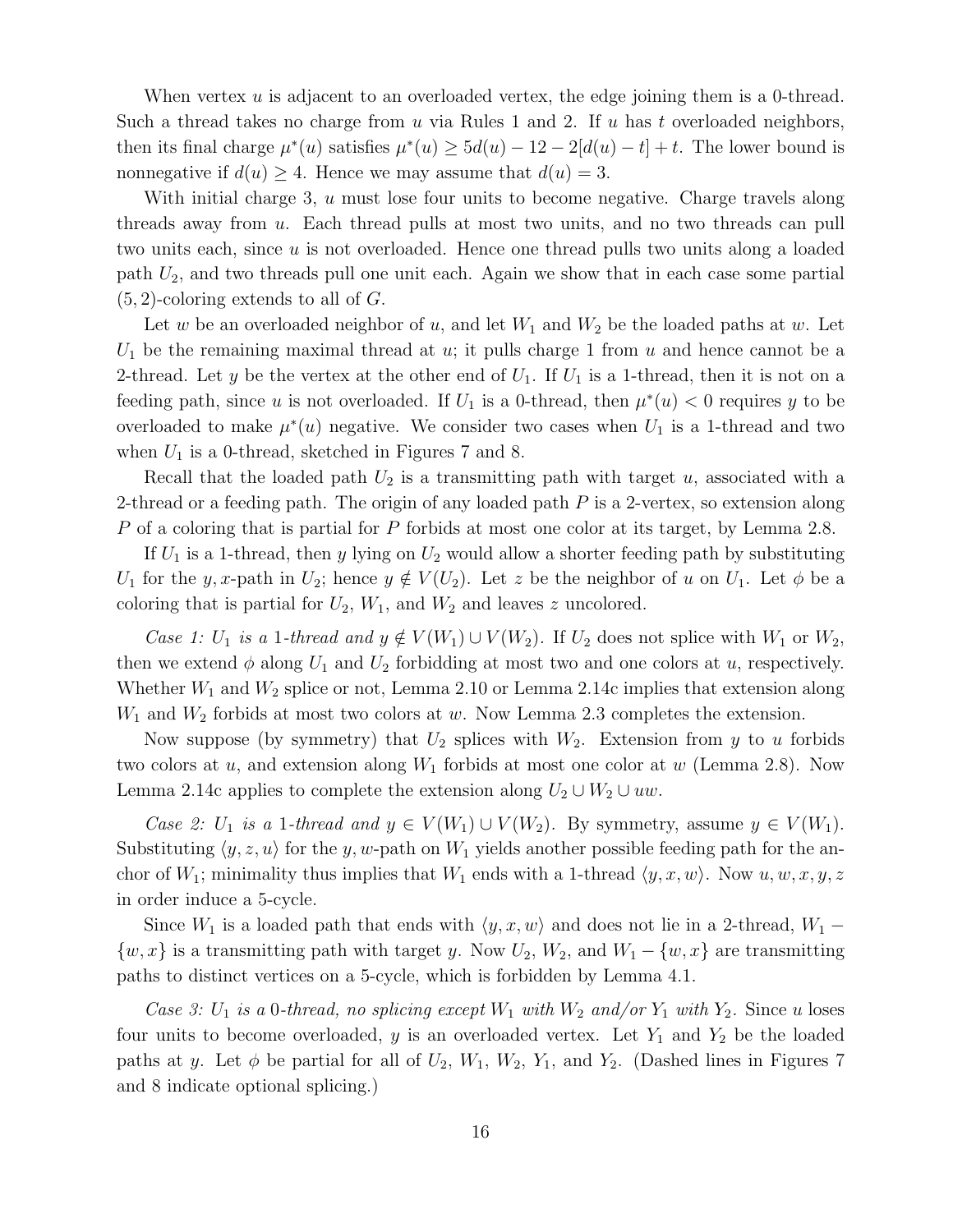If these paths are all independent, then by Lemma 2.8 extensions along the paths exist with at most one color forbidden at u, two at w, and two at y. If  $W_1$  splices with  $W_2$  and/or  $Y_1$  with  $Y_2$ , then by Lemma 2.14 such extensions still exist. With three colors allowed at both w and y, we can achieve a common color for them. It may forbid three colors at  $u$ , but this leaves an allowed color at u to complete the extensions simultaneously.



Figure 7: Initial cases for Lemma 4.2.

Case  $4: U_1$  is a 0-thread and nontrivial splicing occurs. Again we try to put the same color on w and y, but this does not always work. If  $U_2$  splices with  $W_2$ , and  $W_1$  is unspliced, then we extend along  $W_1$  and along  $Y_1 \cup Y_2$  (spliced or not) to put the same fixed color on w and y. Two colors remain available for  $u$ . By Lemma 2.14a, we can extend from  $w$  along  $W_2 \cup U_2$  to put one of those two colors on u (see Figure 8).

In the remaining cases, at least one of  $\{W_1, W_2\}$  splices with one of  $\{Y_1, Y_2\}$ ; we may assume that  $W_1$  splices with  $Y_1$ . The cases are that  $U_2$  is unspliced or splices with  $W_2$  (by symmetry in  $y$  and  $w$ , since they are both overloaded).

If  $U_2$  is unspliced, then  $W_2$  may or may not splice with  $Y_2$ . We start with a color a at w. There are at least four choices for a if  $W_2$  is unspliced and we extend  $\phi$  along  $W_2$  to reach w; if  $W_2$  splices with  $Y_2$ , then we choose any fixed a.

Given a, we extend along  $W_1 \cup Y_1$  with at most one color forbidden at y. Extending along  $Y_2$  (or along  $W_2 \cup Y_2$  if  $W_2$  splices with  $Y_2$ ) also forbids at most one color at y. Extending along  $U_2$  forbids at most one color at u. If color a is not the forbidden color at y, then we perform the extensions with a at y and one of  $\{a+2, a-2\}$  at u.

There are (at least) four choices for a. If any can be used at both  $w$  and  $y$ , then we are finished. Otherise, for each choice of  $\alpha$  we can perform the extensions to put one of  ${a-1, a+1}$  at y. With four choices for a, there are two choices that differ by 2. Pairing each of these with a color consecutive to it yields two distinct pairs of consecutive colors that can be used on w and y. Each of them is compatible with one color at u. Since  $U_2$  is unspliced, the color that may be forbidden at u by extension along  $U_2$  does not depend on a. Thus we can extend along  $U_2$  to put a color at u that is compatible with a pair of colors that can be placed at  $\{w, y\}.$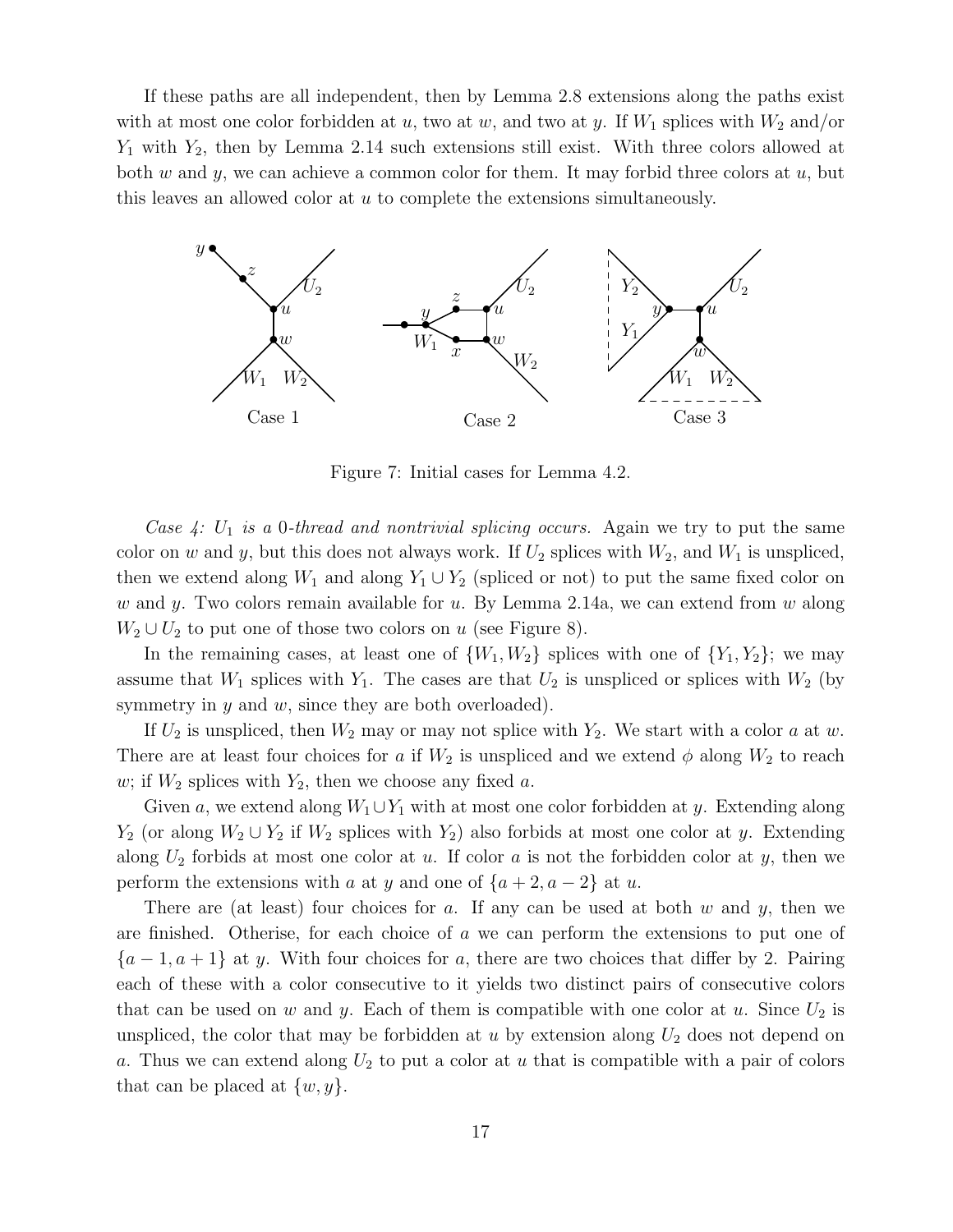Finally, suppose that  $U_2$  splices with  $W_2$ . Again we start at w, but this time we want to choose a color b at w so that extension along  $W_2 \cup U_2$  imposes no restriction on the color at u. The trick to do this was used at the end of the proof of Lemma 3.6; we repeat the argument with the present notation.

Let v be the first 3-vertex reached when following  $W_2 \cup U_2$  from w. By Remark 2.1,  $v \neq u$ . Note that  $\hat{\phi}(v)$  consists of three consecutive colors. If v has distance 3 from w, then choose b outside  $\hat{\phi}(v)$ . If v has distance 2 from w, then let b be the central color in  $\hat{\phi}(v)$ . Now the v, u-path along  $W_2 \cup U_2$  is a transmitting path or a 1-augmented transmitting path, and Lemma 2.8 or Lemma 2.13 guarantees extension along it with no color forbidden at w. Also the coloring extends along the  $w, v$ -thread.

By Lemma 2.14a, extension along  $W_1 \cup Y_1$  forbids at most one color at y. By Lemma 2.8, extension along  $Y_2$  also forbids at most one color at y. Hence we can complete these extensions simultaneously so that the color at y is in  $\{b-1, b, b+1\}$ . Now a color differing by 2 from the colors at w and y can be chosen for u, and the coloring can extend along  $W_2 \cup U_2$ to be consistent with that.



Figure 8: Case 4 of Lemma 4.2.

Lemma 4.2 shows that no obstruction is possible, completing the proof of Theorem 1.1.

### Acknowledgment

The authors thank Aleksey Glebov for useful remarks on the proof.

### References

- [1] J. A. Bondy and P. Hell, A note on the star chromatic number. J. Graph Theory 14 (1990), no. 4, 479–482.
- [2] O. V. Borodin, S.-J. Kim, A. V. Kostochka, and D. B. West, Homomorphisms from sparse graphs with large girth. J. Combin. Theory  $(B)$  90 (2004), 147–159.